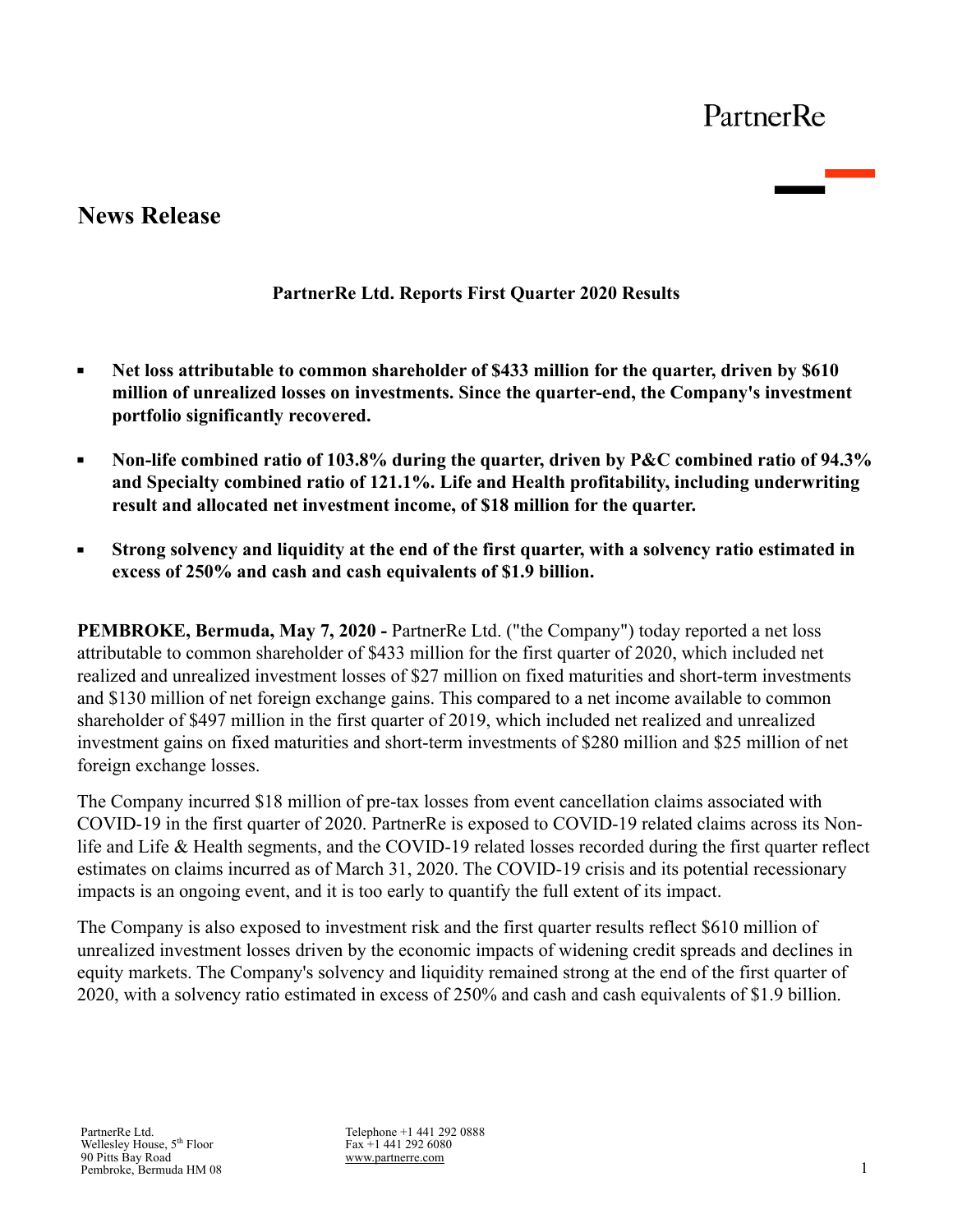# **News Release**

PartnerRe President and Chief Executive Officer Emmanuel Clarke commented, "The COVID-19 pandemic is a test for our industry and a reminder of the potential severity of systemic events, and the value of strong reinsurance partnerships. Our priorities in responding to the rapidly expanding COVID-19 pandemic through the first quarter have been the safety of our staff and the continuous, seamless servicing of all our business partners. I have been impressed by the speed and agility with which the PartnerRe organization worldwide has adapted to a full work from home mode, while maintaining highly responsive interaction with our business partners."

Mr. Clarke continued: "In our first quarter, we delivered positive underwriting results in our P&C and Life & Health segments, which was offset by loss activity in our Specialty segment. I am confident that the actions we have taken throughout last year to improve our portfolio performance, combined with strong underlying rate increases in the loss affected classes, will start to show a positive impact. We continue to execute on our growth strategy for Life & Health to maintain a well-diversified and profitable book of business."

Mr. Clarke added: "With the strength of our balance sheet and our high quality investment portfolio, we have the resilience to weather this pandemic and changed economic cycle, and we are well-positioned for the hardening of reinsurance pricing."

Highlights for the first quarter of 2020 compared to the first quarter of 2019 are included below.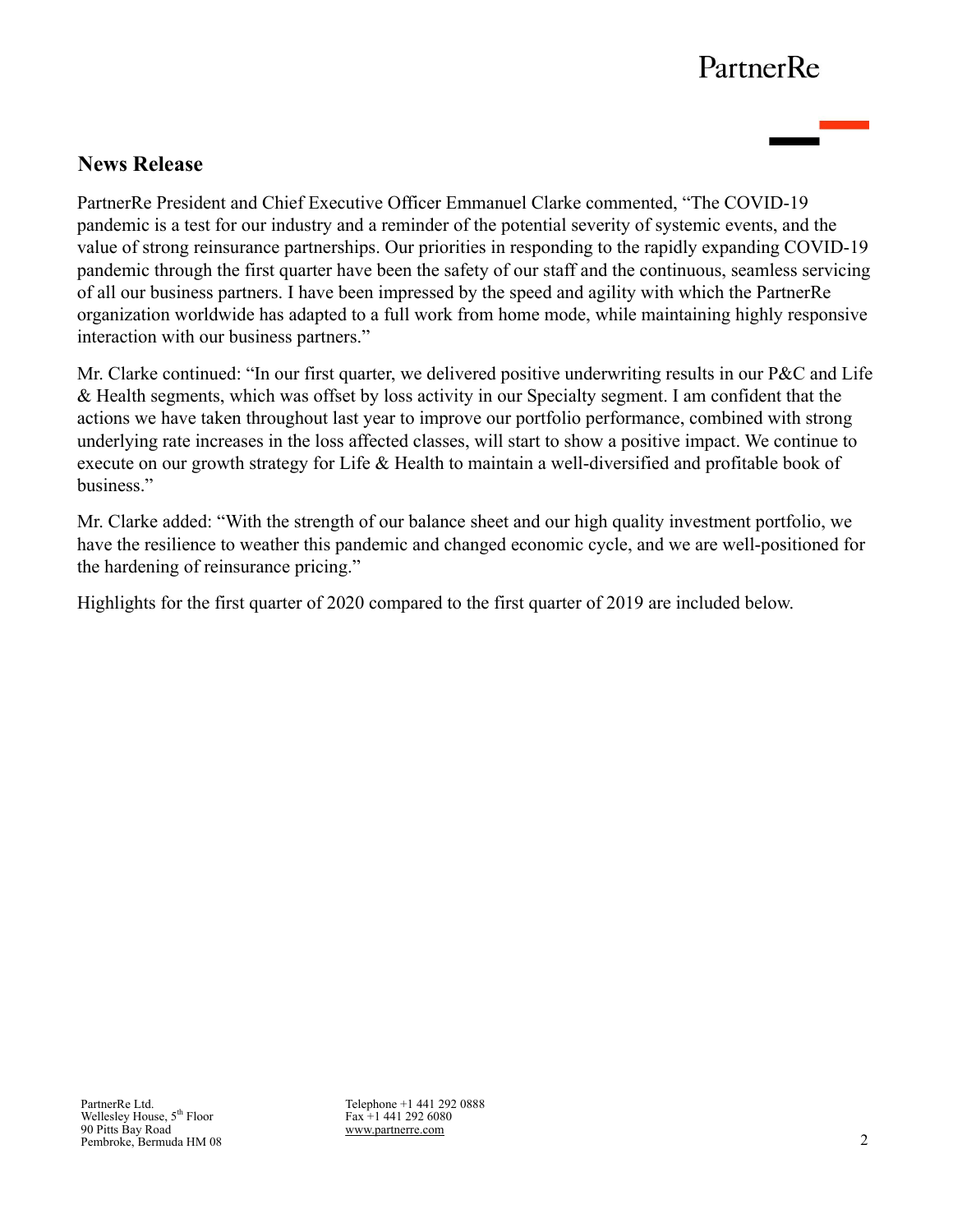# **News Release**

## **Non-Life:**

- Non-life net premiums written for the first quarter of 2020 decreased 6% compared to the first quarter of 2019, driven by a 7% decrease in the P&C segment, offset by a 1% increase in the Specialty segment, reflecting the Company's focus on portfolio optimization during the January 1, 2020 renewals.
- Non-life net premiums earned for the first quarter of 2020 increased by 14% compared to the first quarter of 2019, driven by premiums earned on prior underwriting years.
- The Non-life underwriting loss was \$46 million (combined ratio of 103.8%) for the first quarter of 2020 compared to a profit of \$24 million (combined ratio of 97.7%) for the first quarter of 2019.
- The P&C segment reported a combined ratio of 94.3% for the first quarter of 2020 compared to 87.7% for the first quarter of 2019. The P&C combined ratio for the first quarter of 2020 included \$26 million (3.4 points) of favorable prior year reserve development, compared to \$49 million (7.3) points) for the first quarter of 2019.
- The Specialty segment reported a combined ratio of 121.1% for the first quarter of 2020 compared to 116.0% for the first quarter of 2019, with both periods adversely impacted by prior year reserve development of \$95 million (22.4 points) and \$38 million (10.4 points), respectively. Prior year reserve development for the first quarter of 2020 was largely exposure driven by premium increases, as well as experience driven by a mid-sized loss from a 2019 event in the property line of business. The impact of higher adverse prior year development was partially offset by an improvement in the current accident year loss ratio compared to the same period of 2019. The first quarter of 2020 included a loss of \$18 million (4.2 points) on two event cancellations related to COVID-19, compared to the first quarter of 2019 which included a loss of \$27 million (7.3 points) in the aviation line of business.

## **Life and Health:**

- Net premiums written were up 7% and net premiums earned were up 10% for the first quarter 2020, compared to the first quarter of 2019.
- $\blacksquare$ Allocated underwriting result was a profit of \$18 million in the first quarter of 2020, compared to a profit of \$30 million in the first quarter 2019. The decrease was primarily driven by a \$23 million adverse impact in the guaranteed minimum death benefits (GMDB) line of business following declines in equity markets during the first quarter of 2020, partially offset by the favorable impact of certain portfolio recaptures.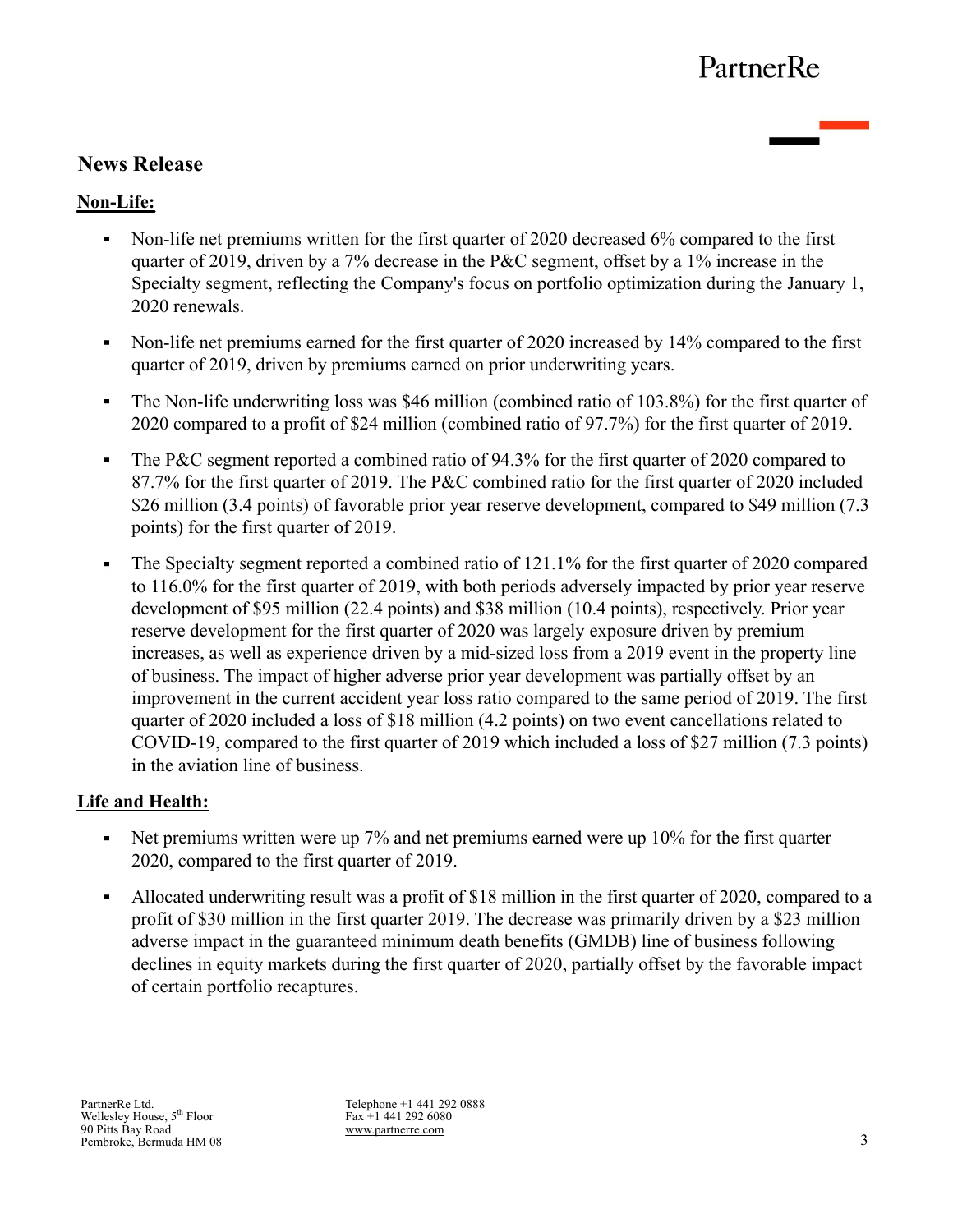# **News Release**

## **Investments:**

- Net investment return in the first quarter of 2020 was a loss of \$503 million, or (2.9)%, and included net realized and unrealized investment losses of \$602 million and losses from equity method investments of \$4 million, which were partially offset by net investment income of \$103 million. This compares to a net investment return of \$600 million, or 3.6%, for the first quarter of 2019, which included net investment income of \$110 million, net realized and unrealized investment gains of \$469 million and interest in earnings of equity method investments of \$21 million. The majority of the Company's investments, including all fixed maturities, are accounted for at fair value with changes in the fair value recorded in the Consolidated Statements of Operations.
- Net investment income was down \$7 million, or 6%, for the first quarter of 2020, compared to the  $\blacksquare$ same period of 2019, driven by higher investment expenses, partially offset by higher gross investment income from decisions in 2019 to re-balance certain assets into higher yield per duration unit strategies.
- Net realized and unrealized investment losses of \$602 million for the first quarter of 2020 included  $\blacksquare$ net realized and unrealized investment losses of \$27 million on fixed maturities and short-term investments, net realized and unrealized investment losses of \$362 million on equities, and net realized and unrealized investment losses of \$213 million on other invested assets. Losses on fixed maturities and short-term investments were driven by the impact of increases in worldwide credit spreads, partially offset by decreases in world-wide risk-free rates, while losses on equities were primarily unrealized and were driven by losses in public equity funds due to decreases in worldwide equity markets. Losses on other invested assets were also primarily unrealized and were driven by unrealized losses on U.S. and European bank loans of \$168 million during the quarter, which resulted from significant widening of U.S. and European non-investment grade credit spreads. In comparison, net realized and unrealized investment gains were \$469 million in the first quarter of 2019, which included net realized and unrealized investment gains of \$280 million on fixed maturities and short-term investments, due to decreases in world-wide risk free rates and credit spreads, and \$189 million of net realized and unrealized investment gains on equities and other invested assets, primarily due gains in public equity funds.
- Losses from equity method investments was \$4 million in the first quarter of 2020, primarily  $\blacksquare$ driven by losses on certain real estate and private equity investments. This compared to earnings of \$21 million for the same period of 2019.
- As of March 31, 2020, reinvestment rates were 2.4% compared to the Company's fixed income  $\blacksquare$ investment portfolio yield of 3.1% for the first quarter of 2020.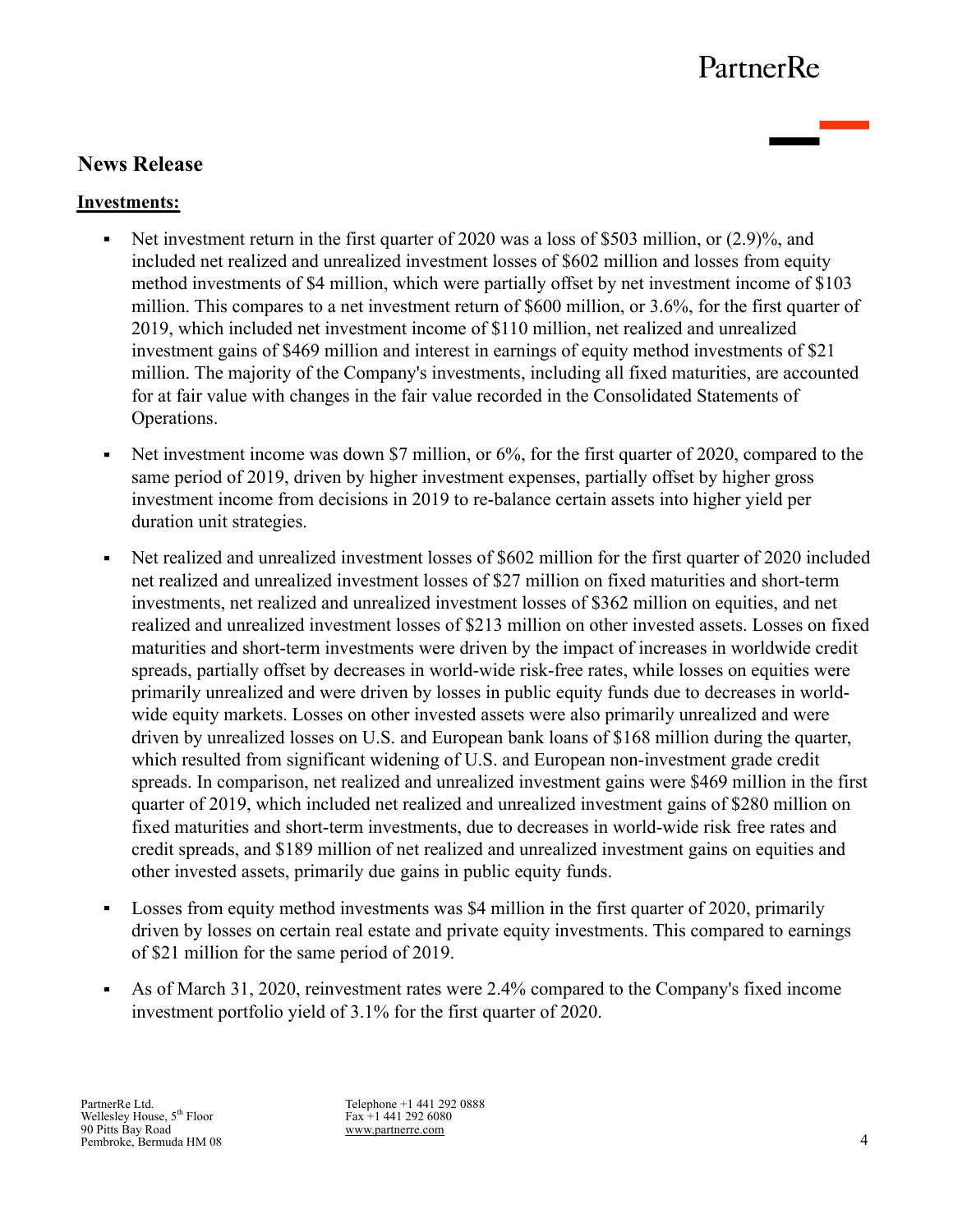# **News Release**

 $\blacksquare$ During the month of April 2020, the Company recorded net unrealized gains of approximately \$150 million in its fixed maturities and short-term investments portfolios. The Company also recorded approximately \$145 million of unrealized gains in public EXOR funds, recorded within Equities, and approximately \$65 million of unrealized gains in the U.S. bank loan portfolio, recorded within Other invested assets.

### **Other Income Statement Items:**

- Expense ratio of 5.5% for the first quarter of 2020 (Other expenses of \$86 million) was down 0.9  $\mathbf{r}$ percentage points compared to expense ratio of 6.4% (Other expenses of \$89 million) for the same period of 2019, with the decrease primarily driven by non-recurring employment related expenses incurred during the first quarter of 2019, partially offset by an increase in Life and Health expenses compared to prior year to support the organic growth of the business.
- Net foreign exchange gains were \$130 million for the first quarter of 2020, driven primarily by the  $\blacksquare$ appreciation of the U.S. dollar against the British pound and Canadian dollar, partially offset by the cost of hedging, compared to losses of \$25 million for the first quarter of 2019, driven by the depreciation of the U.S. dollar against these same currencies. The impact of foreign exchange in the income statement was offset by changes in the foreign currency translation adjustment, which decreased by \$114 million and increased by \$45 million in the first quarters of 2020 and 2019, respectively.
- Interest expense was \$8 million for the first quarter of 2020, compared to \$11 million for the same  $\blacksquare$ period of 2019. During the second quarter of 2019, the Company issued \$500 million 3.70% Senior Notes due 2029 and used the proceeds to early redeem the \$500 million 5.50% Senior Notes due 2020 in the third quarter of 2019. These transactions resulted in the lower interest expense compared to the first quarter of 2019.
- Preferred dividends of \$12 million for the first quarter of 2020 were comparable to the same period of 2019.
- Income tax benefit was \$45 million on pre-tax losses of \$467 million in the first quarter of 2020  $\blacksquare$ compared to a tax expense of \$45 million on pre-tax income of \$554 million for the same period of 2019. These amounts were largely driven by the geographical distribution of pre-tax profits and losses.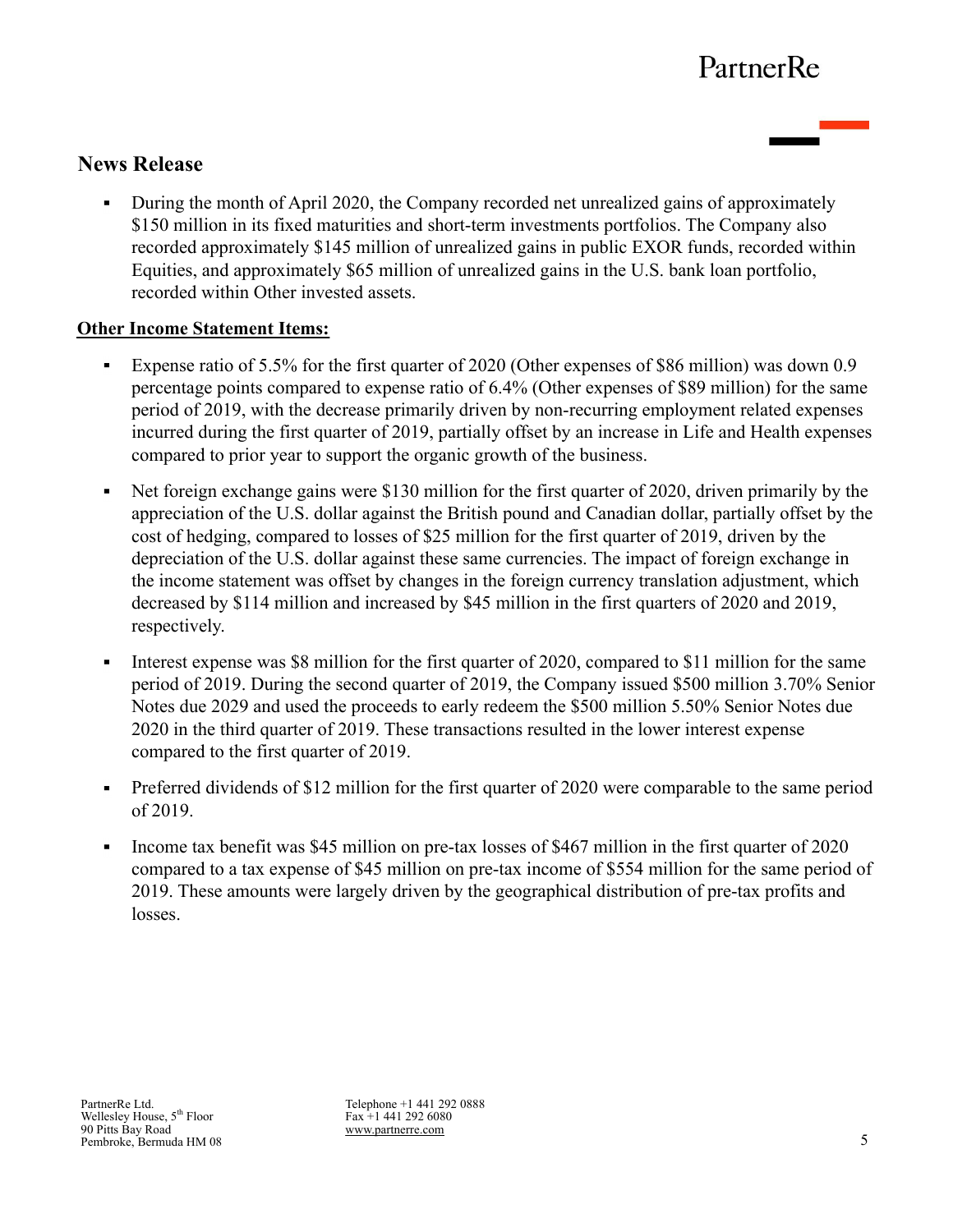## **News Release**

### **Balance Sheet, Capitalization and Cash Flows:**

- $\blacksquare$ Total investments and cash and cash equivalents were \$16.9 billion at March 31, 2020, down 5.1% compared to December 31, 2019. The decrease to March 31, 2020 was primarily driven by the net investment return, which was a loss of \$503 million for the first quarter of 2020, and the increase in receivables for securities sold to \$349 million at March 31, 2020 from \$31 million at December 31, 2019.
- Cash and cash equivalents, fixed maturities, and short-term investments, which are government  $\blacksquare$ issued or investment grade fixed income securities, were \$12.9 billion at March 31, 2020, representing 77% of the total investments and cash and cash equivalents.
- The average credit rating of the fixed income portfolio was AA as of March 31, 2020. The expected average duration of the public fixed income portfolio at March 31, 2020 was 2.1 years, while the average duration of the Company's liabilities was 4.5 years.
- There were no dividends declared and paid to common shareholders in the first quarter of 2020,  $\blacksquare$ compared to \$80 million over the same period in 2019. In April 2020, the Company declared and paid a dividend to common shareholders of \$50 million.
- Common shareholder's equity (or book value) of \$6.0 billion and tangible book value of \$5.4 billion at March 31, 2020 decreased by 8.6% and 9.3%, respectively, compared to December 31, 2019, primarily due to the net loss attributable to common shareholder for the first quarter of 2020 and the foreign currency translation adjustment.
- Total capital was \$8.1 billion at March 31, 2020, down 6.6% compared to December 31, 2019,  $\blacksquare$ primarily due to the decrease in common shareholder's equity during the first quarter of 2020 and, to a lesser extent, the decrease in Euro debt from foreign exchange movements.
- Cash provided by operating activities was \$237 million for the first quarter of 2020, compared to \$92 million for the first quarter of 2019. The increase for the first quarter of 2020 over the same period in 2019 was primarily driven by increases in cash flow from underwriting operations.

**\_\_\_\_\_\_\_\_\_\_\_\_\_\_\_\_\_\_\_\_\_\_\_\_\_\_\_\_\_\_\_\_\_\_\_\_\_\_\_**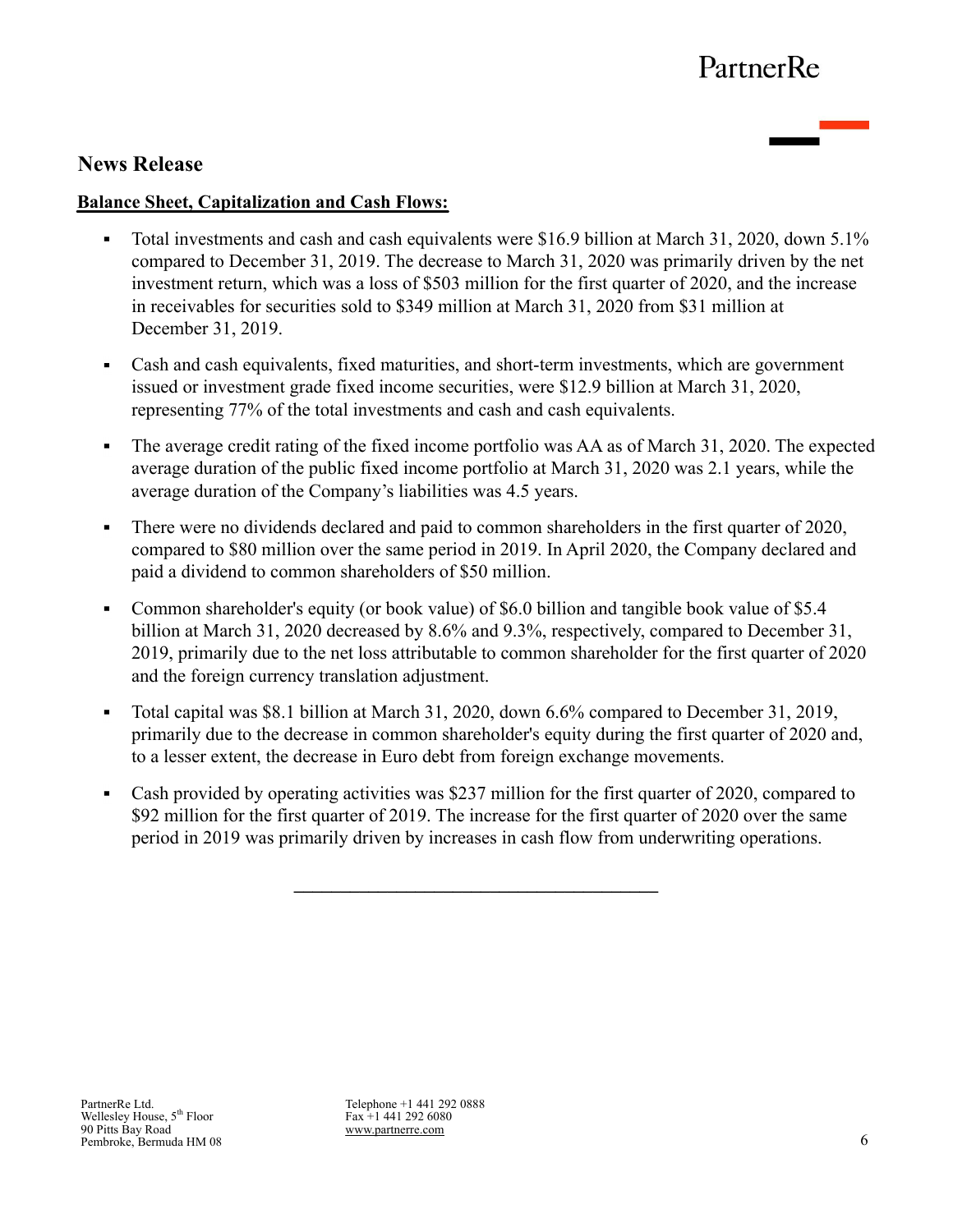# **News Release**

**PartnerRe Ltd. is a leading global reinsurer that helps insurance companies reduce their earnings volatility, strengthen their capital and grow their businesses through reinsurance solutions. Risks are underwritten on a worldwide basis through the Company's three segments: P&C, Specialty, and Life and Health. For the year ended December 31, 2019, total revenues were \$7.9 billion. At March 31, 2020, total assets were \$24.6 billion, total capital was \$8.1 billion and total shareholders' equity was \$6.7 billion. PartnerRe maintains strong financial strength ratings as follows: A.M. Best A+ / Moody's A1 / Standard & Poor's A+.** 

*PartnerRe on the Internet:* www.partnerre.com

*Please refer to the "Financial Information - Annual Reports" section of the Company's website for a copy of the Company's Annual Report on Form 20-F at:* www.partnerre.com/financial-information/annual-reports/

**Forward-looking statements contained in this press release, such as those related to company performance, including the impact of the ongoing COVID-19 pandemic (including the related impact on the U.S. and global economies), are based on the Company's assumptions and expectations concerning future events and financial performance and are made pursuant to the safe harbor provisions of the Private Securities Litigation Reform Act of 1995. Such statements are subject to significant business, economic and competitive risks and uncertainties that could cause actual results to differ materially from those reflected in the forward-looking statements. PartnerRe's forward-looking statements could be affected by numerous foreseeable and unforeseeable events and developments such as exposure to catastrophe, pandemic or other large property and casualty losses, credit, interest, currency and other risks associated with the Company's investment portfolio, adequacy of reserves, levels and pricing of new and renewal business achieved, changes in accounting policies, risks associated with implementing business strategies, and other factors identified in the Company's reports filed or furnished with the Securities and Exchange Commission. In light of the significant uncertainties inherent in the forward-looking information contained herein, readers are cautioned not to place undue reliance on these forward-looking statements, which speak only as of the dates on which they are made. The Company disclaims any obligation to publicly update or revise any forward-looking information or statements.** 

**The Company's estimate for recent catastrophic and pandemic losses is based on a preliminary analysis of the Company's exposures, the current assumption of total insured industry losses and preliminary information received from certain cedants to date. There is material uncertainty associated with the Company's loss estimates given the nature, magnitude and recency of these loss events and the limited claims information received to date. The ultimate loss therefore may differ materially from the current preliminary estimate.**

**Contacts: PartnerRe Ltd.** (441) 292-0888 Investor Contact: Ryan Lipschutz Media Contact: Celia Powell

PartnerRe Ltd. Wellesley House, 5<sup>th</sup> Floor 90 Pitts Bay Road Pembroke, Bermuda HM 08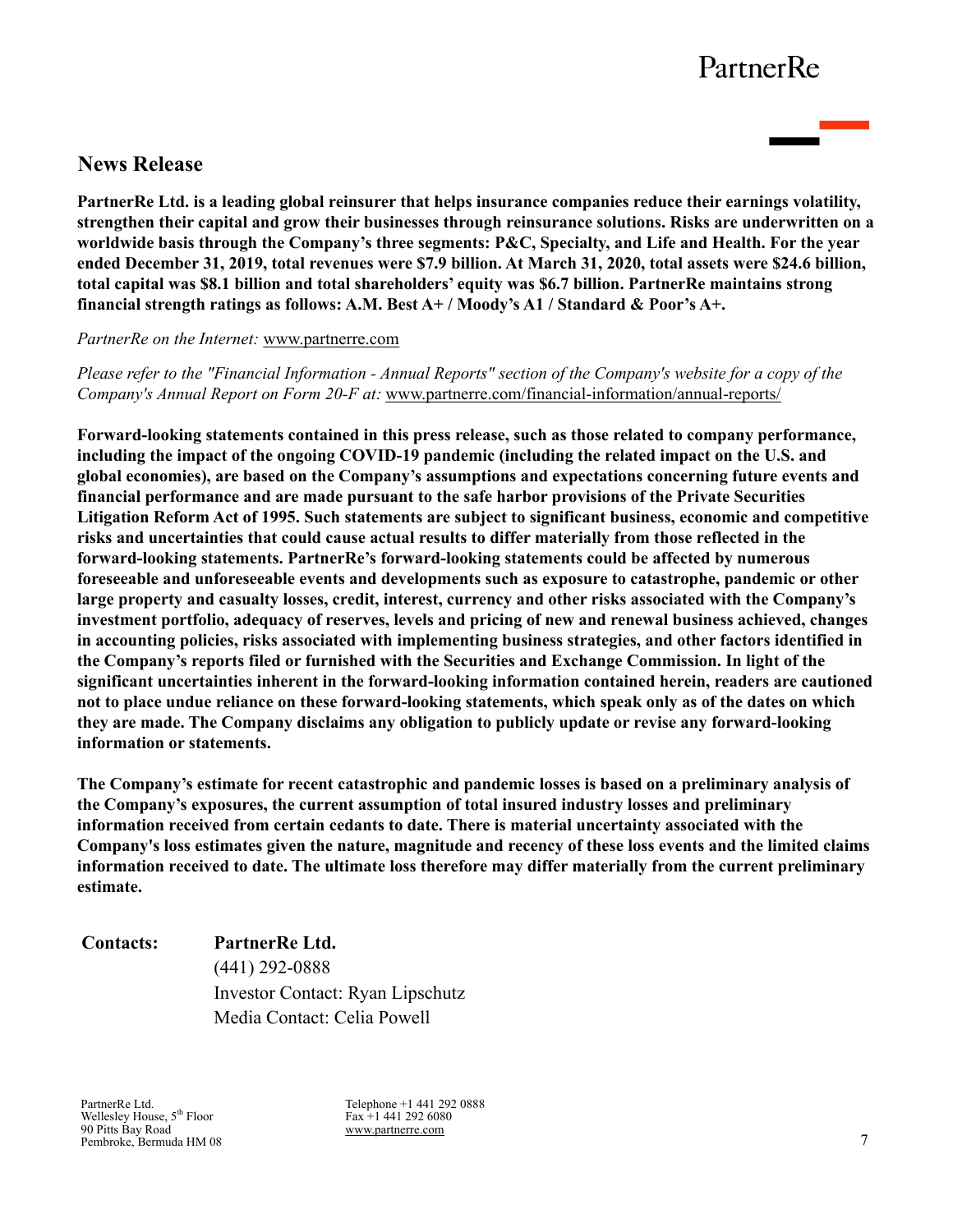## **PartnerRe Ltd. Consolidated Statements of Operations and Comprehensive (Loss) Income (1)**

(Expressed in thousands of U.S. dollars)

(Unaudited)

|                                                                                           | For the three months ended |                       |                          |                |  |
|-------------------------------------------------------------------------------------------|----------------------------|-----------------------|--------------------------|----------------|--|
|                                                                                           |                            | <b>March 31, 2020</b> |                          | March 31, 2019 |  |
| <b>Revenues</b>                                                                           |                            |                       |                          |                |  |
| Gross premiums written                                                                    | <sup>\$</sup>              | 2,041,426             | -S                       | 2,117,274      |  |
| Net premiums written                                                                      | $\mathbf{\hat{s}}$         | 1,878,815             | $\overline{\mathcal{S}}$ | 1,943,807      |  |
| Increase in unearned premiums                                                             |                            | (312,757)             |                          | (558, 174)     |  |
| Net premiums earned                                                                       |                            | 1,566,058             |                          | 1,385,633      |  |
| Net investment income                                                                     |                            | 103,409               |                          | 109,708        |  |
| Net realized and unrealized investment (losses) gains                                     |                            | (601,788)             |                          | 468,778        |  |
| Other income                                                                              |                            | 4,470                 |                          | 3,911          |  |
| <b>Total revenues</b>                                                                     |                            | 1,072,149             |                          | 1,968,030      |  |
| <b>Expenses</b>                                                                           |                            |                       |                          |                |  |
| Losses and loss expenses                                                                  |                            | 1,233,055             |                          | 991,783        |  |
| Acquisition costs                                                                         |                            | 334,538               |                          | 316,208        |  |
| Other expenses                                                                            |                            | 85,712                |                          | 89,193         |  |
| Interest expense                                                                          |                            | 8,245                 |                          | 10,761         |  |
| Amortization of intangible assets                                                         |                            | 2,514                 |                          | 2,861          |  |
| Net foreign exchange (gains) losses                                                       |                            | (129, 624)            |                          | 25,052         |  |
| <b>Total expenses</b>                                                                     |                            | 1,534,440             |                          | 1,435,858      |  |
| (Loss) income before taxes and interest in (losses) earnings of equity method investments |                            | (462, 291)            |                          | 532,172        |  |
| Income tax (benefit) expense                                                              |                            | (44, 782)             |                          | 44,988         |  |
| Interest in (losses) earnings of equity method investments                                |                            | (4,277)               |                          | 21,352         |  |
| Net (loss) income                                                                         |                            | (421,786)             |                          | 508,536        |  |
| Preferred dividends                                                                       |                            | 11,604                |                          | 11,604         |  |
| Net (loss) income attributable to common shareholder                                      | \$                         | $(433,390)$ \$        |                          | 496,932        |  |
| <b>Comprehensive (loss) income</b>                                                        |                            |                       |                          |                |  |
| Net (loss) income                                                                         | \$                         | $(421,786)$ \$        |                          | 508,536        |  |
| Change in currency translation adjustment                                                 |                            | (114, 372)            |                          | 44,530         |  |
| Change in net unrealized gains or losses on investments, net of tax                       |                            | (71)                  |                          | (1,236)        |  |
| Change in unfunded pension obligation, net of tax                                         |                            | (229)                 |                          | 81             |  |
| <b>Comprehensive (loss) income</b>                                                        | \$                         | $(536, 458)$ \$       |                          | 551,911        |  |

*(1) The Company's common shares included in shareholders' equity are owned by EXOR Nederland N.V. and are not publicly traded. As such, per share data is not meaningful to present.*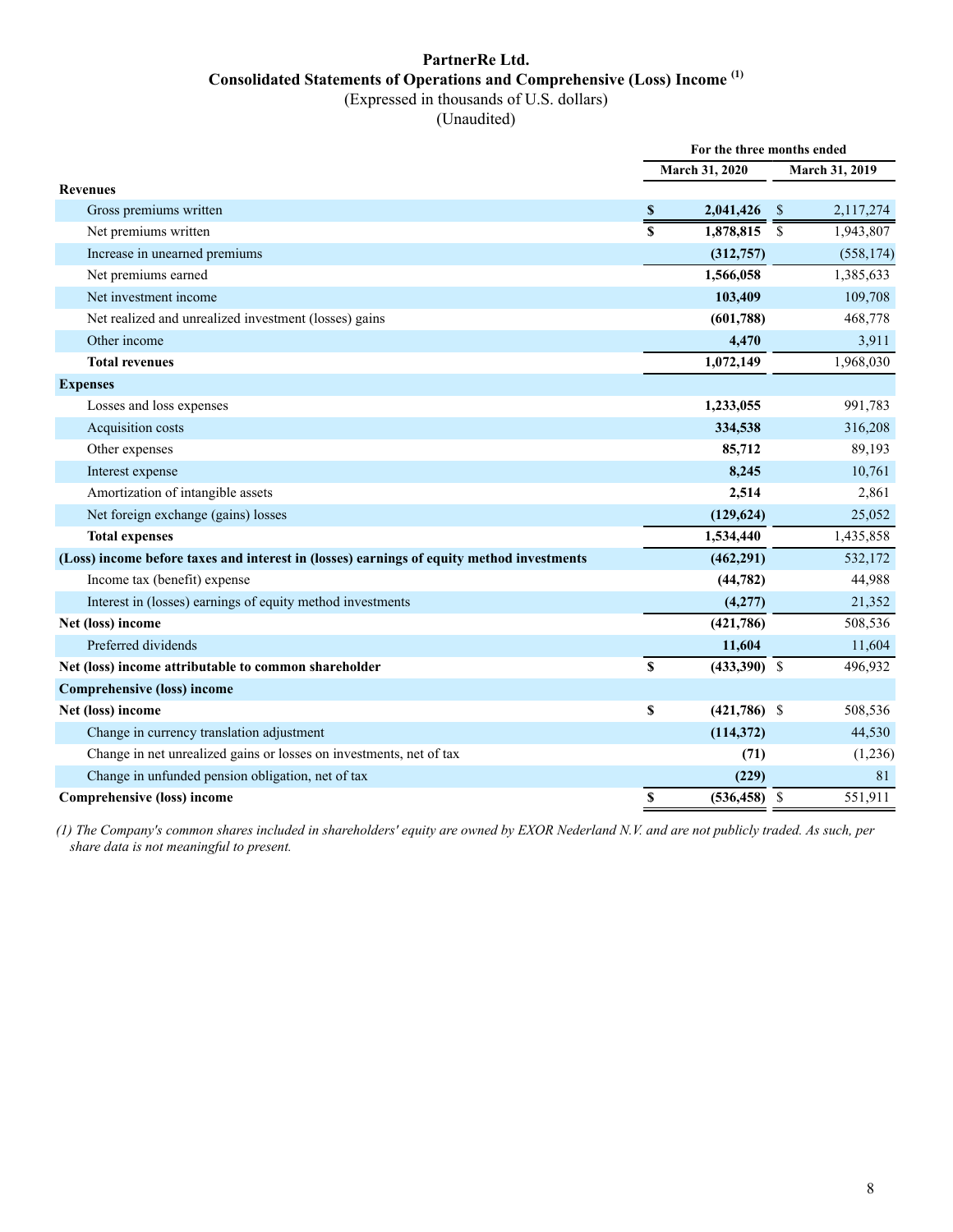### **PartnerRe Ltd. Consolidated Balance Sheets** (Expressed in thousands of U.S. dollars, except parenthetical share data)

(Unaudited)

|                                                                                                                           |             | March 31, 2020 | December 31, 2019           |  |  |
|---------------------------------------------------------------------------------------------------------------------------|-------------|----------------|-----------------------------|--|--|
| <b>Assets</b>                                                                                                             |             |                |                             |  |  |
| Investments:                                                                                                              |             |                |                             |  |  |
| Fixed maturities, at fair value                                                                                           | $\mathbb S$ | 10,731,538     | 10,680,714<br><sup>\$</sup> |  |  |
| Short-term investments, at fair value                                                                                     |             | 672,788        | 1,003,421                   |  |  |
| Equities, at fair value                                                                                                   |             | 930,892        | 1,295,164                   |  |  |
| Investments in real estate                                                                                                |             | 67,879         | 71,834                      |  |  |
| Other invested assets                                                                                                     |             | 2,606,734      | 3,266,009                   |  |  |
| <b>Total investments</b>                                                                                                  |             | 15,009,831     | 16,317,142                  |  |  |
| Cash and cash equivalents                                                                                                 |             | 1,876,101      | 1,484,463                   |  |  |
| Accrued investment income                                                                                                 |             | 108,045        | 109,673                     |  |  |
| Reinsurance balances receivable                                                                                           |             | 3,554,703      | 3,400,070                   |  |  |
| Reinsurance recoverable on paid and unpaid losses                                                                         |             | 866,457        | 889,021                     |  |  |
| Prepaid reinsurance premiums                                                                                              |             | 145,481        | 80,942                      |  |  |
| Funds held by reinsured companies                                                                                         |             | 773,388        | 815,167                     |  |  |
| Deferred acquisition costs                                                                                                |             | 895,066        | 874,608                     |  |  |
| Deposit assets                                                                                                            |             | 153,146        | 168,067                     |  |  |
| Net tax assets                                                                                                            |             | 203,583        | 179,813                     |  |  |
| Goodwill                                                                                                                  |             | 456,380        | 456,380                     |  |  |
| Intangible assets                                                                                                         |             | 115,023        | 117,538                     |  |  |
| Other assets $(1)$                                                                                                        |             | 472,209        | 169,521                     |  |  |
| <b>Total assets</b>                                                                                                       | \$          | 24,629,413     | 25,062,405<br><b>S</b>      |  |  |
|                                                                                                                           |             |                |                             |  |  |
| <b>Liabilities</b>                                                                                                        |             |                |                             |  |  |
| Non-life reserves                                                                                                         | \$          | 10,366,263     | \$<br>10,363,383            |  |  |
| Life and health reserves                                                                                                  |             | 2,302,155      | 2,417,044                   |  |  |
| Unearned premiums                                                                                                         |             | 2,769,025      | 2,433,860                   |  |  |
| Other reinsurance balances payable                                                                                        |             | 567,664        | 521,338                     |  |  |
| Deposit liabilities                                                                                                       |             | 6,682          | 5,507                       |  |  |
| Net tax liabilities                                                                                                       |             | 128,252        | 135,966                     |  |  |
| Accounts payable, accrued expenses and other                                                                              |             | 393,671        | 517,084                     |  |  |
| Debt related to senior notes                                                                                              |             | 1,317,810      | 1,327,965                   |  |  |
| Debt related to capital efficient notes                                                                                   |             | 70,089         |                             |  |  |
| <b>Total liabilities</b>                                                                                                  |             | 17,921,611     | 70,089<br>17,792,236        |  |  |
| <b>Shareholders' Equity</b>                                                                                               |             |                |                             |  |  |
| Common shares (par value \$0.00000001; issued and outstanding: 100,000,000 shares)                                        |             |                |                             |  |  |
| Preferred shares (par value \$1.00; issued and outstanding: 28,169,062 shares; aggregate<br>liquidation value: \$704,227) |             | 28,169         | 28,169                      |  |  |
| Additional paid-in capital                                                                                                |             | 2,396,530      | 2,396,530                   |  |  |
| Accumulated other comprehensive loss                                                                                      |             | (190, 597)     | (75, 925)                   |  |  |
| Retained earnings                                                                                                         |             | 4,473,700      | 4,921,395                   |  |  |
| Total shareholders' equity                                                                                                |             | 6,707,802      | 7,270,169                   |  |  |

*(1) Includes receivables for securities sold of \$349 million and \$31 million at March 31, 2020 and December 31, 2019, respectively.*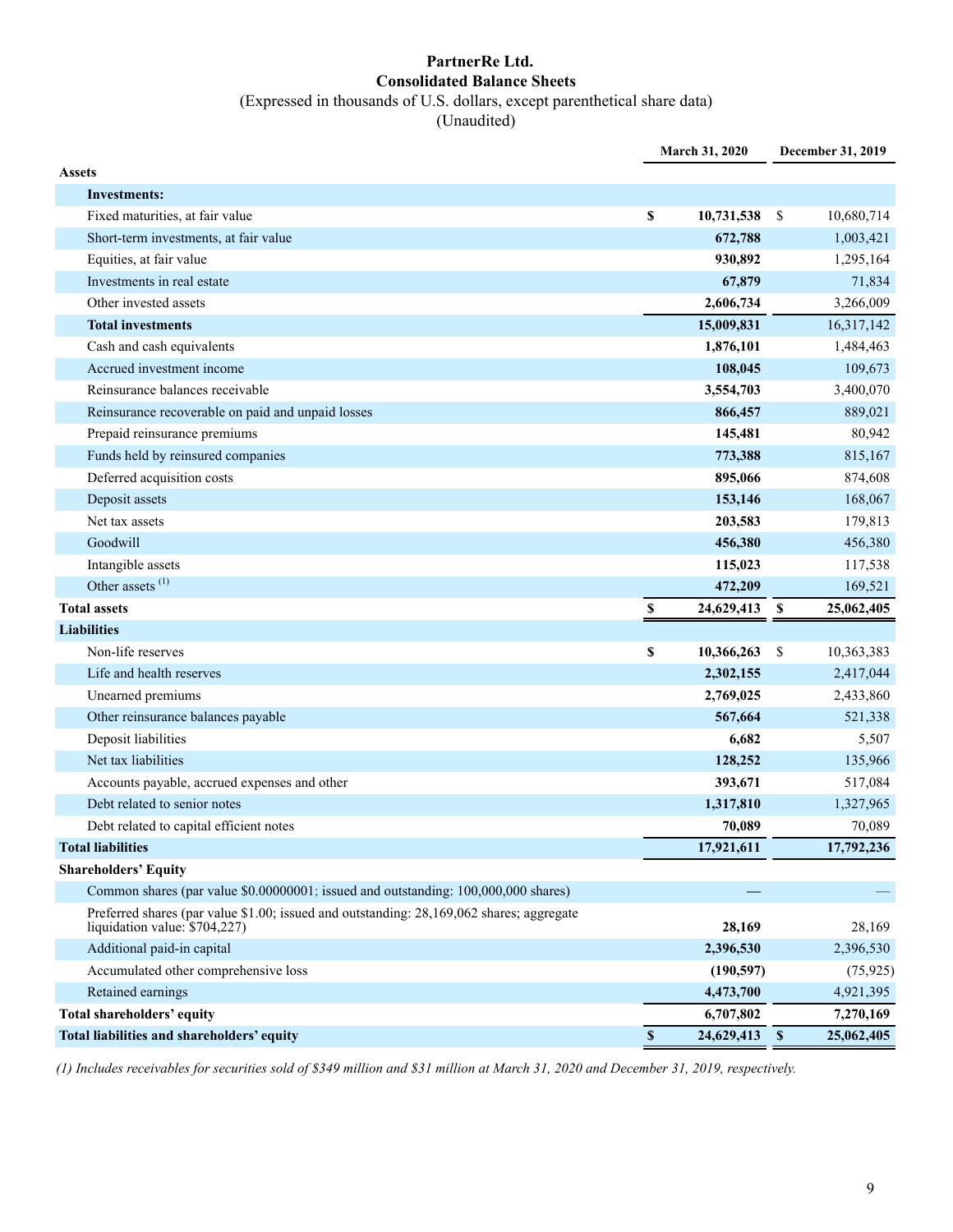### **PartnerRe Ltd. Condensed Consolidated Statements of Cash Flows** (Expressed in thousands of U.S. dollars) (Unaudited)

| For the three months ended |           |  |                       |  |  |
|----------------------------|-----------|--|-----------------------|--|--|
| <b>March 31, 2020</b>      |           |  | <b>March 31, 2019</b> |  |  |
|                            | 237,000   |  | 91,752                |  |  |
|                            | 170,974   |  | (198, 984)            |  |  |
|                            | (10,687)  |  | (90, 784)             |  |  |
|                            | (5,649)   |  | (2,253)               |  |  |
|                            | 391,638   |  | (200, 269)            |  |  |
|                            | 1,484,463 |  | 877,907               |  |  |
|                            | 1,876,101 |  | 677,638               |  |  |
|                            |           |  |                       |  |  |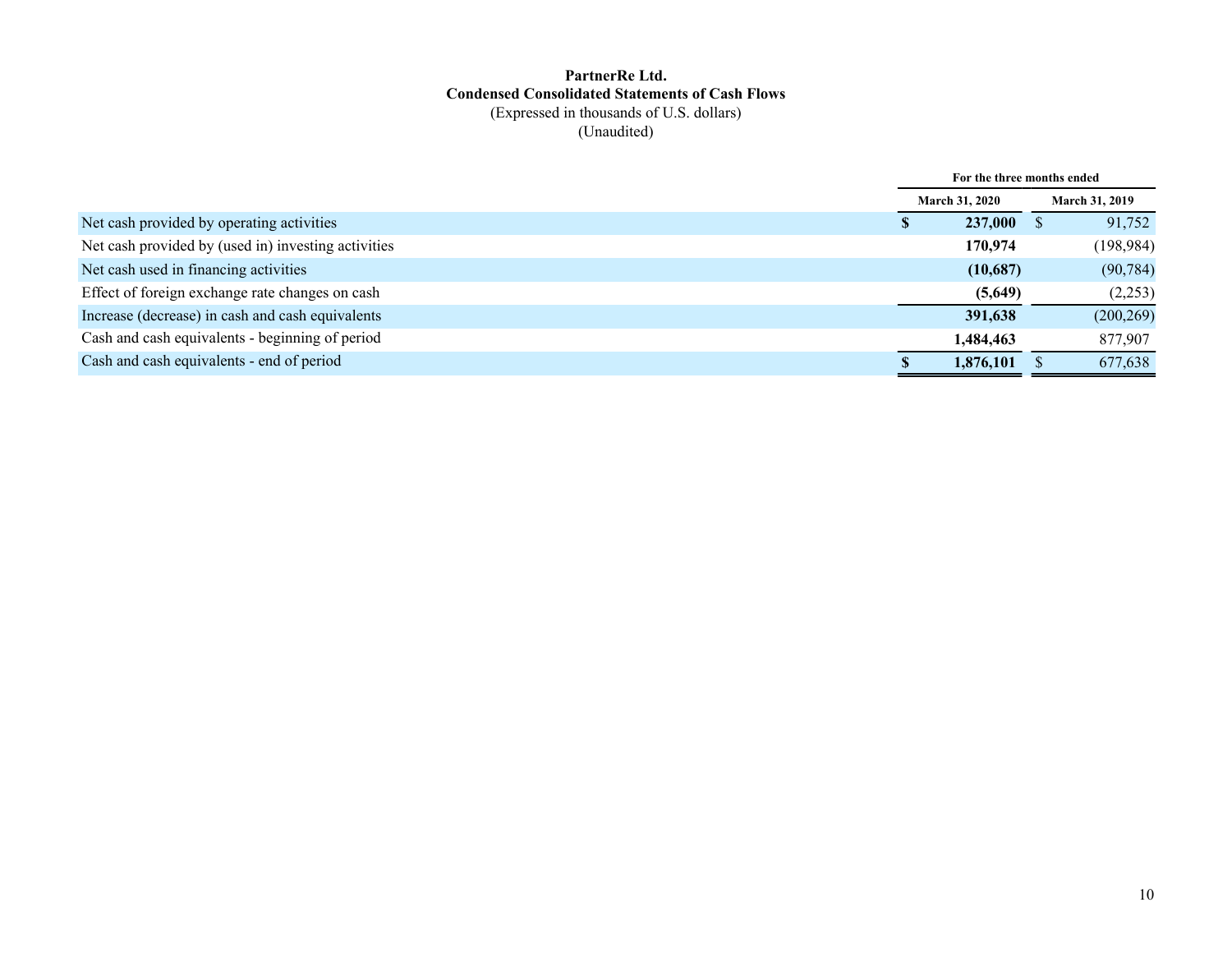### **PartnerRe Ltd. Segment Information** (Expressed in millions of U.S. dollars, except percentages)

(Unaudited)

| For the three months ended March 31, 2020 |       |               |        |                             |              |               |                 |                               |                                |                        |              |
|-------------------------------------------|-------|---------------|--------|-----------------------------|--------------|---------------|-----------------|-------------------------------|--------------------------------|------------------------|--------------|
|                                           | P&C   |               |        |                             | <b>Total</b> |               |                 |                               |                                |                        | <b>Total</b> |
| $\mathbf{s}$                              | 1,137 | $\mathbb{S}$  | 523    | $\mathbb{S}$                | 1,660        | \$            | 381             | \$                            |                                | $\mathcal{S}$          | 2,041        |
|                                           | 1,030 | \$            | 476    | \$                          | 1,506        | \$            | 373             | \$                            |                                | S                      | 1,879        |
|                                           | (265) |               | (51)   |                             | (316)        |               | 3               |                               |                                |                        | (313)        |
| S                                         | 765   | <sup>\$</sup> | 425    | \$                          | 1,190        | \$            | 376             | $\mathbb{S}$                  | $\overline{\phantom{0}}$       | <sup>\$</sup>          | 1,566        |
|                                           | (511) |               | (389)  |                             | (900)        |               | (333)           |                               | $\qquad \qquad \longleftarrow$ |                        | (1,233)      |
|                                           | (192) |               | (120)  |                             | (312)        |               | (23)            |                               |                                |                        | (335)        |
| S                                         | 62    | $\mathbf{s}$  | (84)   | $\mathbf{s}$                | (22)         | $\mathbf{s}$  | 20 <sup>°</sup> | $\mathbf{s}$                  | $\equiv$                       |                        | (2)          |
|                                           |       |               |        |                             |              |               | (1)             |                               | 6                              |                        | 5            |
|                                           | (18)  |               | (6)    |                             | (24)         |               | (17)            |                               | (45)                           |                        | (86)         |
| S                                         | 44    | <sup>\$</sup> | (90)   | <sup>\$</sup>               | (46)         | <sup>\$</sup> | $\overline{2}$  |                               | n/a                            | S                      | (83)         |
|                                           |       |               |        |                             |              |               | 16              |                               | 87                             |                        | 103          |
|                                           |       |               |        |                             |              | \$            | 18              |                               | n/a                            |                        | n/a          |
|                                           |       |               |        |                             |              |               |                 |                               | (602)                          |                        | (602)        |
|                                           |       |               |        |                             |              |               |                 |                               | (8)                            |                        | (8)          |
|                                           |       |               |        |                             |              |               |                 |                               | (3)                            |                        | (3)          |
|                                           |       |               |        |                             |              |               |                 |                               | 130                            |                        | 130          |
|                                           |       |               |        |                             |              |               |                 |                               | 45                             |                        | 45           |
|                                           |       |               |        |                             |              |               |                 |                               | (4)                            |                        | (4)          |
|                                           |       |               |        |                             |              |               |                 |                               | n/a                            |                        | (422)        |
|                                           | 66.8% |               | 91.5%  |                             |              |               |                 |                               |                                |                        |              |
|                                           | 25.1  |               | 28.2   |                             | 26.2         |               |                 |                               |                                |                        |              |
|                                           | 91.9% |               | 119.7% |                             | 101.8%       |               |                 |                               |                                |                        |              |
|                                           | 2.4   |               | 1.4    |                             | 2.0          |               |                 |                               |                                |                        |              |
|                                           | 94.3% |               | 121.1% |                             | 103.8%       |               |                 |                               |                                |                        |              |
|                                           |       | segment       |        | <b>Specialty</b><br>segment |              | Non-life      | 75.6%           | Life<br>and Health<br>segment |                                | Corporate<br>and Other | $\mathbf{s}$ |

#### **For the three months ended March 31, 2019**

|                                                   |             | P&C<br>segment |              | <b>Specialty</b><br>segment |              | <b>Total</b><br>Non-life |              | Life<br>and Health<br>segment | Corporate<br>and Other |                          |               |       |  | <b>Total</b> |
|---------------------------------------------------|-------------|----------------|--------------|-----------------------------|--------------|--------------------------|--------------|-------------------------------|------------------------|--------------------------|---------------|-------|--|--------------|
| Gross premiums written                            | $\mathbf S$ | 1,250          | $\mathbb{S}$ | 508                         | $\mathbb{S}$ | 1,758                    | $\mathbb{S}$ | 359                           | $\mathcal{S}$          |                          | $\mathbb{S}$  | 2,117 |  |              |
| Net premiums written                              | \$          | 1,113          | \$           | 481                         | \$           | 1,594                    | \$           | 350                           | S                      |                          |               | 1,944 |  |              |
| Increase in unearned premiums                     |             | (438)          |              | (112)                       |              | (550)                    |              | (8)                           |                        |                          |               | (558) |  |              |
| Net premiums earned                               | $\mathbf S$ | 675            | $\mathbb{S}$ | 369                         | \$           | 1,044                    | $\mathbb{S}$ | 342                           | $\mathbf S$            | $\overline{\phantom{0}}$ | <sup>\$</sup> | 1,386 |  |              |
| Losses and loss expenses                          |             | (399)          |              | (313)                       |              | (712)                    |              | (280)                         |                        |                          |               | (992) |  |              |
| Acquisition costs                                 |             | (173)          |              | (107)                       |              | (280)                    |              | (36)                          |                        |                          |               | (316) |  |              |
| <b>Technical result</b>                           | S           | 103            | S            | (51)                        | $\mathbf{s}$ | 52                       | S            | 26                            | $\mathbf{s}$           | —                        | $\mathbf{s}$  | 78    |  |              |
| Other income                                      |             |                |              |                             |              |                          |              | 3                             |                        |                          |               | 4     |  |              |
| Other expenses                                    |             | (20)           |              | (8)                         |              | (28)                     |              | (15)                          |                        | (46)                     |               | (89)  |  |              |
| <b>Underwriting result</b>                        | \$          | 83             | \$           | (59)                        | S            | 24                       | S            | 14                            |                        | n/a                      | $\mathbf{s}$  | (7)   |  |              |
| Net investment income                             |             |                |              |                             |              |                          |              | 16                            |                        | 94                       |               | 110   |  |              |
| Allocated underwriting result                     |             |                |              |                             |              |                          | S            | 30                            |                        | n/a                      |               | n/a   |  |              |
| Net realized and unrealized investment gains      |             |                |              |                             |              |                          |              |                               |                        | 469                      |               | 469   |  |              |
| Interest expense                                  |             |                |              |                             |              |                          |              |                               |                        | (11)                     |               | (11)  |  |              |
| Amortization of intangible assets                 |             |                |              |                             |              |                          |              |                               |                        | (3)                      |               | (3)   |  |              |
| Net foreign exchange losses                       |             |                |              |                             |              |                          |              |                               |                        | (25)                     |               | (25)  |  |              |
| Income tax expense                                |             |                |              |                             |              |                          |              |                               |                        | (45)                     |               | (45)  |  |              |
| Interest in earnings of equity method investments |             |                |              |                             |              |                          |              |                               |                        | 21                       |               | 21    |  |              |
| <b>Net income</b>                                 |             |                |              |                             |              |                          |              |                               |                        | n/a                      |               | 509   |  |              |
| Loss ratio $(1)$                                  |             | 59.1%          |              | 84.8%                       |              | 68.2%                    |              |                               |                        |                          |               |       |  |              |
| Acquisition ratio $(2)$                           |             | 25.6           |              | 29.0                        |              | 26.8                     |              |                               |                        |                          |               |       |  |              |
| Technical ratio <sup>(3)</sup>                    |             | 84.7%          |              | 113.8%                      |              | 95.0%                    |              |                               |                        |                          |               |       |  |              |
| Other expense ratio <sup>(4)</sup>                |             | 3.0            |              | 2.2                         |              | 2.7                      |              |                               |                        |                          |               |       |  |              |
| Combined ratio $(5)$                              |             | 87.7%          |              | 116.0%                      |              | 97.7%                    |              |                               |                        |                          |               |       |  |              |

*(1) Loss ratio is obtained by dividing losses and loss expenses by net premiums earned.*

*(2) Acquisition ratio is obtained by dividing acquisition costs by net premiums earned.*

*(3) Technical ratio is defined as the sum of the loss ratio and the acquisition ratio.*

*(4) Other expense ratio is obtained by dividing other expenses by net premiums earned.*

*(5) Combined ratio is defined as the sum of the technical ratio and the other expense ratio.*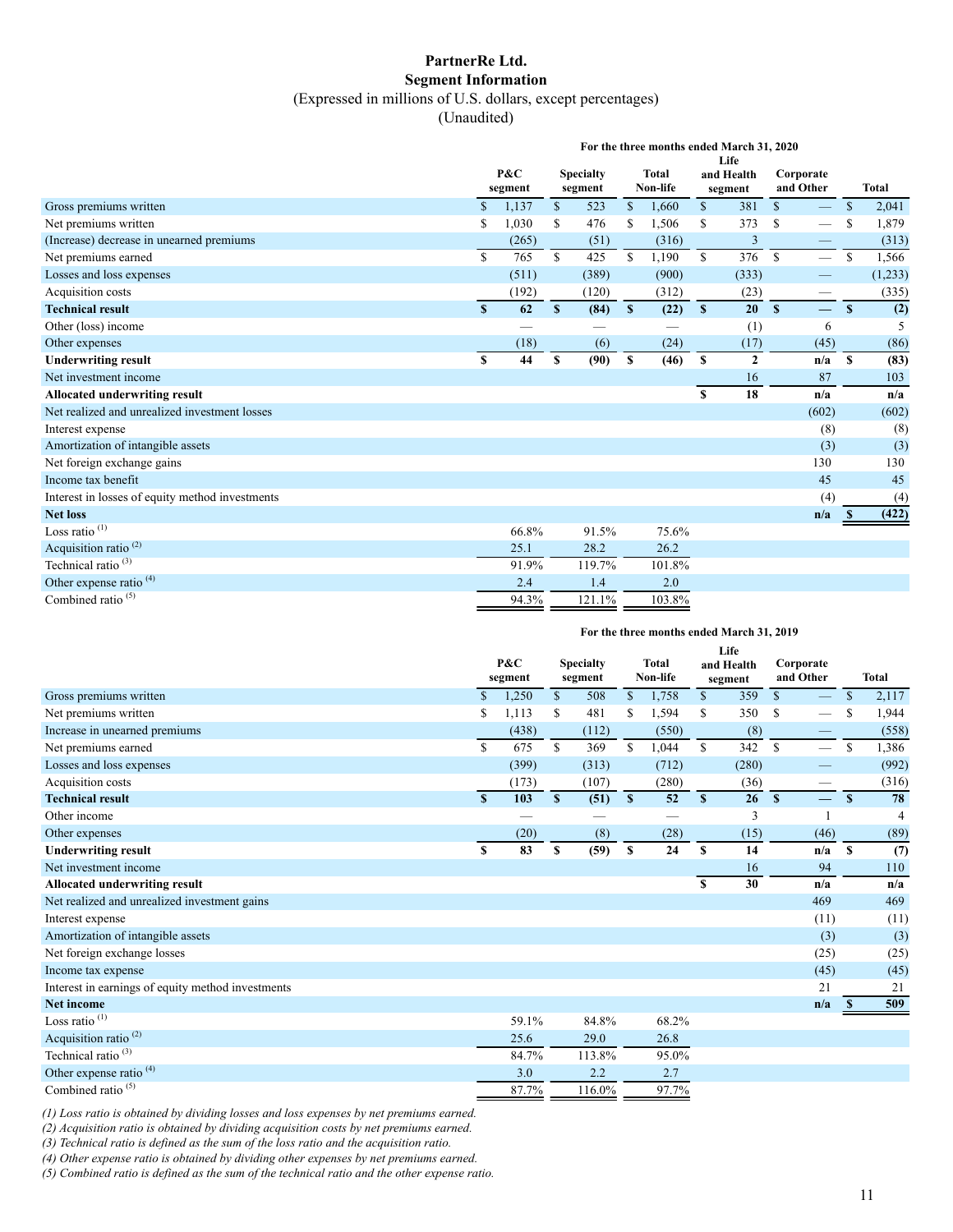#### **PartnerRe Ltd. Investment Portfolio** (Expressed in thousands of U.S. dollars, except percentages) (Unaudited)

|                                                                                     |              | <b>March 31, 2020</b> |                 |                            | December 31, 2019 |
|-------------------------------------------------------------------------------------|--------------|-----------------------|-----------------|----------------------------|-------------------|
| <b>Investments:</b>                                                                 |              |                       |                 |                            |                   |
| <b>Fixed maturities</b>                                                             |              |                       |                 |                            |                   |
| U.S. government                                                                     | \$           | 1,146,450             | $8\%$ \$        | 877,196                    | 6%                |
| U.S. government sponsored enterprises                                               |              | 792,173               | 5               | 544,520                    | 3                 |
| U.S. states, territories and municipalities                                         |              | 149,656               | $\mathbf{1}$    | 157,234                    |                   |
| Non-U.S. sovereign government, supranational and government related                 |              | 2,609,597             | 17              | 3,255,154                  | 20                |
| Corporate bonds                                                                     |              | 2,602,301             | 17              | 2,662,089                  | 16                |
| Mortgage/asset-backed securities                                                    |              | 3,431,361             | 23              | 3,184,521                  | 20                |
| Total fixed maturities                                                              |              | 10,731,538            | $\overline{71}$ | 10,680,714                 | 66                |
| Short-term investments                                                              |              | 672,788               | 5               | 1,003,421                  | 6                 |
| Equities                                                                            |              | 930,892               | 6               | 1,295,164                  | 8                 |
| Investments in real estate                                                          |              | 67,879                | $\mathbf{1}$    | 71,834                     |                   |
| Other invested assets <sup>(1)</sup>                                                |              | 2,606,734             | 17              | 3,266,009                  | 20                |
| <b>Total investments</b>                                                            | $\mathbf{s}$ | 15,009,831            | 100%            | $\mathbf{s}$<br>16,317,142 | 100%              |
| Cash and cash equivalents                                                           |              | 1,876,101             |                 | 1,484,463                  |                   |
| Total investments and cash and cash equivalents                                     |              | 16,885,932            |                 | 17,801,605                 |                   |
| <b>Maturity distribution:</b>                                                       |              |                       |                 |                            |                   |
| One year or less                                                                    | $\mathbb{S}$ | 1,410,156             | $12\%$ \$       | 1,673,912                  | 14%               |
| More than one year through five years                                               |              | 3,437,535             | 30              | 3,276,078                  | 29                |
| More than five years through ten years                                              |              | 2,483,786             | 22              | 2,939,624                  | 25                |
| More than ten years                                                                 |              | 641,488               | 6               | 610,000                    | 5                 |
| Subtotal                                                                            |              | 7,972,965             | $\overline{70}$ | 8,499,614                  | $\overline{73}$   |
| Mortgage/asset-backed securities                                                    |              | 3,431,361             | 30              | 3,184,521                  | 27                |
| <b>Total fixed maturities and short-term investments</b>                            | $\mathbf{s}$ | 11,404,326            | 100%            | S<br>11,684,135            | 100%              |
| Credit quality by market value (Total fixed maturities and short-term investments): |              |                       |                 |                            |                   |
| <b>AAA</b>                                                                          | $\mathbb{S}$ | 2,425,389             | $21\%$ \$       | 2,986,519                  | 26%               |
| AA                                                                                  |              | 6,258,273             | 55              | 5,739,019                  | 49                |
| A                                                                                   |              | 1,487,589             | 13              | 1,706,119                  | 14                |
| <b>BBB</b>                                                                          |              | 882,484               | 8               | 931,082                    | 8                 |
| <b>Below Investment Grade/Unrated</b>                                               |              | 350,591               | 3               | 321,396                    | $\mathfrak{Z}$    |
|                                                                                     | \$.          | 11,404,326            | 100%            | \$11,684,135               | 100%              |
| Expected average duration                                                           |              |                       | $2.1$ Yrs       |                            | $2.7$ Yrs         |
| Average yield to maturity at market                                                 |              |                       | 2.4%            |                            | 2.8%              |
| Average credit quality                                                              |              |                       | AA              |                            | AA                |

*(1) Other invested assets at March 31, 2020 and December 31, 2019 include \$0.9 billion and \$1.4 billion, respectively, of U.S. bank loans managed under an externally managed mandate, with sales of U.S. bank loans during the first quarter of 2020 of \$0.4 billion. The mandate primarily invests in U.S. floating rate, first lien, senior secured broadly syndicated loans with a focus on facility sizes greater than \$300 million. The weighted average credit rating as at March 31, 2020 was B+ with the single largest issuer being 2.7% of the Company's bank loan portfolio.*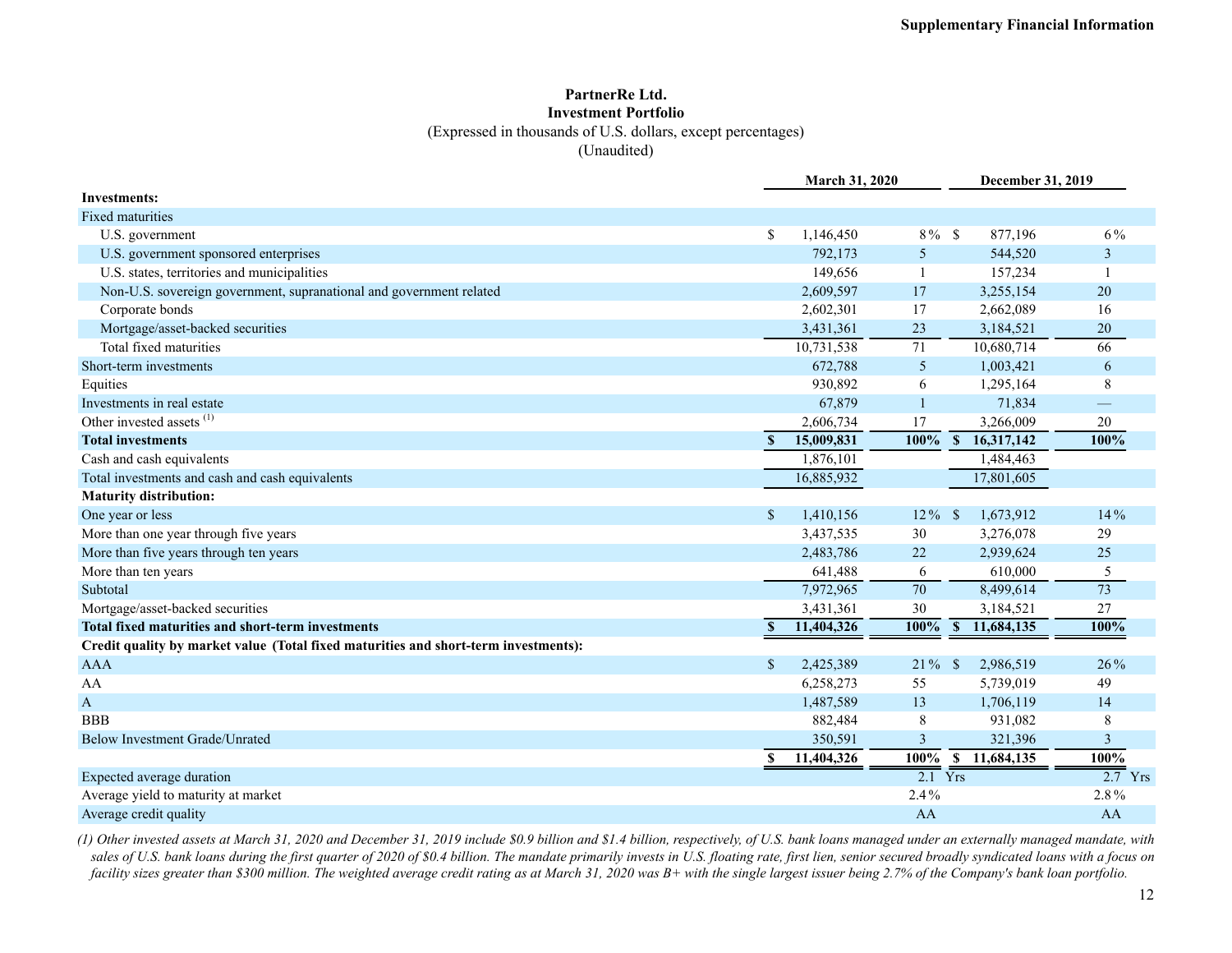## **PartnerRe Ltd. Distribution of Corporate Bonds**

(Expressed in thousands of U.S. dollars, except percentages)

(Unaudited)

#### **March 31, 2020**

|                                                    |               | <b>Fair Value</b> |             | Percentage of<br><b>Fair Value of</b><br><b>Corporate Bonds</b> |               | Percentage of<br><b>Invested Assets</b><br>and Cash |              | Largest single issuer<br>as a percentage of<br><b>Invested Assets</b><br>and Cash |              |                                               |              |              |
|----------------------------------------------------|---------------|-------------------|-------------|-----------------------------------------------------------------|---------------|-----------------------------------------------------|--------------|-----------------------------------------------------------------------------------|--------------|-----------------------------------------------|--------------|--------------|
| Distribution by sector - Corporate bonds           |               |                   |             |                                                                 |               |                                                     |              |                                                                                   |              |                                               |              |              |
| Financial                                          | S.            | 1,220,154         |             | 47.0%                                                           |               | $7.2\%$                                             |              | $0.5\%$                                                                           |              |                                               |              |              |
| Consumer cyclical                                  |               | 253,238           |             | 9.7                                                             |               | 1.5                                                 |              | 0.5                                                                               |              |                                               |              |              |
| Energy                                             |               | 219,548           |             | 8.4                                                             |               | 1.3                                                 |              | 0.2                                                                               |              |                                               |              |              |
| Insurance                                          |               | 217,031           |             | 8.3                                                             |               | 1.3                                                 |              | 0.5                                                                               |              |                                               |              |              |
| Consumer non-cyclical                              |               | 167,997           |             | 6.5                                                             |               | 1.0                                                 |              | 0.2                                                                               |              |                                               |              |              |
| <b>Utilities</b>                                   |               | 136,495           |             | 5.2                                                             |               | 0.8                                                 |              | 0.2                                                                               |              |                                               |              |              |
| Industrial                                         |               | 125,553           |             | 4.8                                                             |               | 0.7                                                 |              | 0.2                                                                               |              |                                               |              |              |
| Real estate and real estate investment trusts      |               | 105,635           |             | 4.1                                                             |               | 0.6                                                 |              | 0.2                                                                               |              |                                               |              |              |
| Communications                                     |               | 78,419            |             | 3.0                                                             |               | 0.5                                                 |              | 0.1                                                                               |              |                                               |              |              |
| Technology                                         |               | 31,666            |             | 1.2                                                             |               | 0.2                                                 |              | 0.1                                                                               |              |                                               |              |              |
| Basic materials                                    |               | 28,762            |             | 1.1                                                             |               | 0.2                                                 |              | 0.1                                                                               |              |                                               |              |              |
| Longevity and mortality bonds                      |               | 17,630            |             | 0.7                                                             |               | 0.1                                                 |              | 0.1                                                                               |              |                                               |              |              |
| Other                                              |               | 173               |             |                                                                 |               |                                                     |              | --                                                                                |              |                                               |              |              |
| <b>Total Corporate bonds</b>                       | <sup>\$</sup> | 2.602.301         |             | 100.0%                                                          |               | 15.4%                                               |              |                                                                                   |              |                                               |              |              |
| <b>Finance sector - Corporate bonds</b>            |               |                   |             |                                                                 |               |                                                     |              |                                                                                   |              |                                               |              |              |
| <b>Banks</b>                                       | $\mathbb{S}$  | 793,164           |             | $30.5\%$                                                        |               | $4.7\%$                                             |              |                                                                                   |              |                                               |              |              |
| Investment banking and brokerage                   |               | 232,990           |             | 9.0                                                             |               | 1.4                                                 |              |                                                                                   |              |                                               |              |              |
| Other                                              |               | 194,000           |             | 7.5                                                             |               | 1.1                                                 |              |                                                                                   |              |                                               |              |              |
| <b>Total finance sector - Corporate bonds</b>      | S.            | 1,220,154         |             | 47.0%                                                           |               | $7.2\%$                                             |              |                                                                                   |              |                                               |              |              |
|                                                    |               | <b>AAA</b>        |             | AA                                                              |               | A                                                   |              | <b>BBB</b>                                                                        |              | <b>Non-Investment</b><br><b>Grade/Unrated</b> |              | <b>Total</b> |
| Credit quality of finance sector - Corporate bonds |               |                   |             |                                                                 |               |                                                     |              |                                                                                   |              |                                               |              |              |
| <b>Banks</b>                                       | $\sqrt{\ }$   |                   | $\mathbf S$ | 123,661                                                         | $\mathbb{S}$  | 390,562                                             | $\mathbb{S}$ | 248,041                                                                           | $\mathbf{s}$ | 30,900                                        | $\mathbb{S}$ | 793,164      |
| Investment banking and brokerage                   |               |                   |             | 1,492                                                           |               | 61,533                                              |              | 169,964                                                                           |              |                                               |              | 232,990      |
| Other                                              |               | 1,074             |             | 49,809                                                          |               | 95.947                                              |              | 41,958                                                                            |              | 5,212                                         |              | 194,000      |
| <b>Total finance sector - Corporate bonds</b>      | \$.           | 1,074             | \$.         | 174,962                                                         | <sup>\$</sup> | 548,042                                             | \$           | 459,963                                                                           | S.           | 36,113                                        | S            | 1,220,154    |
| % of total                                         |               | 0.1%              |             | 14.3%                                                           |               | 44.9%                                               |              | 37.7%                                                                             |              | 3.0%                                          |              | 100.0%       |

*Concentration of investment risk - The top 10 Corporate bond issuers account for 29.7% of the Company's total corporate bonds. The single largest issuer accounts for 3.5% of the Company's total Corporate bonds and is included in the Financial sector above.*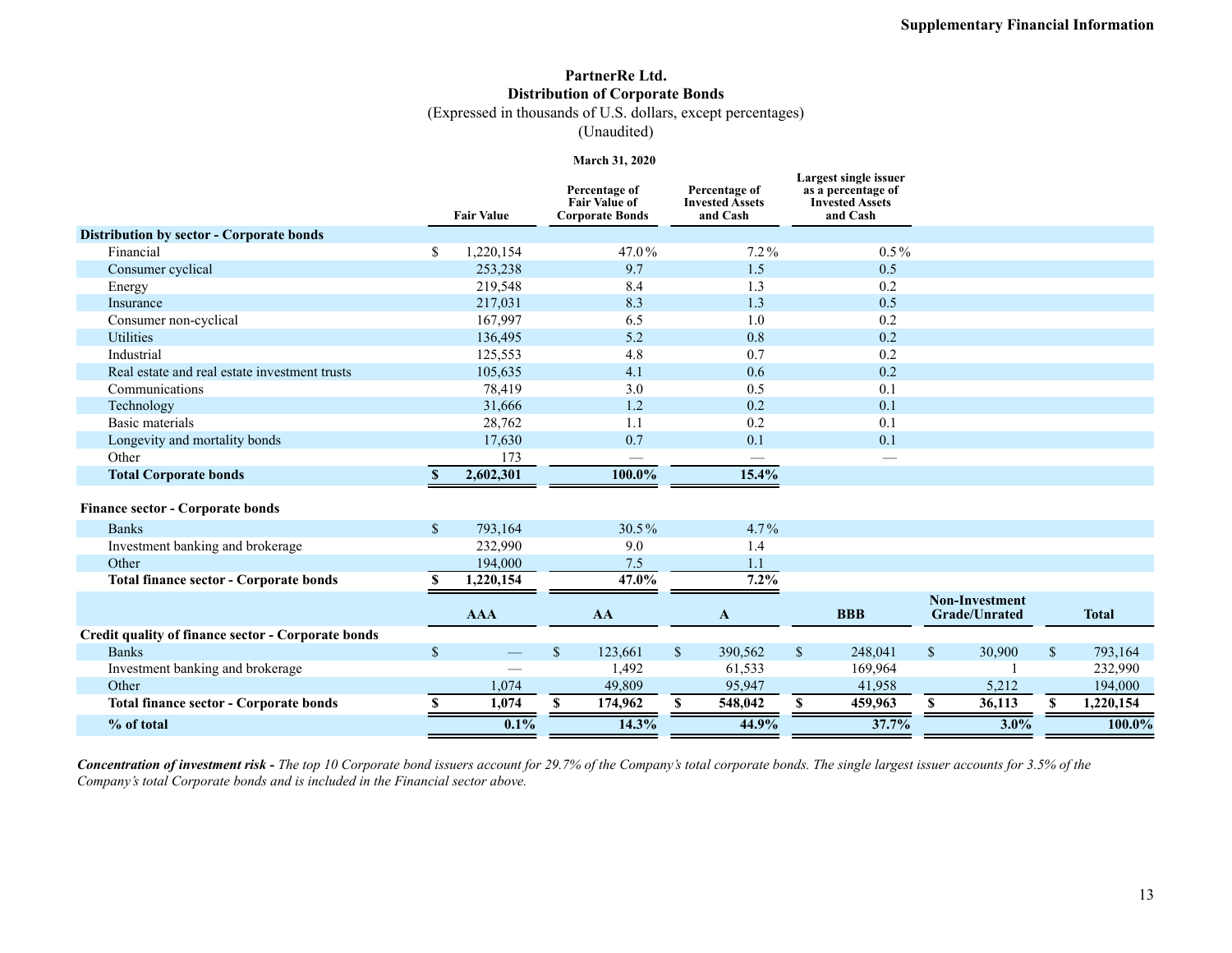### **PartnerRe Ltd. Composition of Net Investment Income and Net Realized and Unrealized Investment (Losses) Gains**

(Expressed in thousands of U.S. dollars, except percentages)

(Unaudited)

|                                                                                                   | For the three months ended |              |                       |  |
|---------------------------------------------------------------------------------------------------|----------------------------|--------------|-----------------------|--|
|                                                                                                   | <b>March 31, 2020</b>      |              | <b>March 31, 2019</b> |  |
| <b>Fixed maturities</b>                                                                           | 78,677                     | -S           | 104,326               |  |
| Short-term investments and cash and cash equivalents                                              | 6,357                      |              | 4,450                 |  |
| Equities, investments in real estate, funds held and other                                        | 39,591                     |              | 9,597                 |  |
| Investment expenses                                                                               | (21,216)                   |              | (8,665)               |  |
| Net investment income                                                                             | 103,409                    |              | 109,708               |  |
| Net realized investment gains on fixed maturities and short-term investments                      | 16,458                     | <sup>S</sup> | 22,917                |  |
| Net realized investment (losses) gains on equities                                                | (1, 438)                   |              | 3,668                 |  |
| Net realized investment (losses) gains on other invested assets                                   | (6, 525)                   |              | 1,751                 |  |
| Net realized investment gains                                                                     | $8,495$ \$                 |              | 28,336                |  |
| Change in net unrealized investment (losses) gains on fixed maturities and short-term investments | \$<br>$(43,099)$ \$        |              | 257,019               |  |
| Change in net unrealized investment (losses) gains on equities                                    | (360, 579)                 |              | 159,474               |  |
| Change in net unrealized investment (losses) gains on other invested assets                       | (208, 280)                 |              | 24,280                |  |
| Net other realized and unrealized investment gains (losses)                                       | 1,675                      |              | (331)                 |  |
| Change in net unrealized investment (losses) gains                                                | $(610, 283)$ \$            |              | 440,442               |  |
| Net realized and unrealized investment (losses) gains                                             | $(601,788)$ \$             |              | 468,778               |  |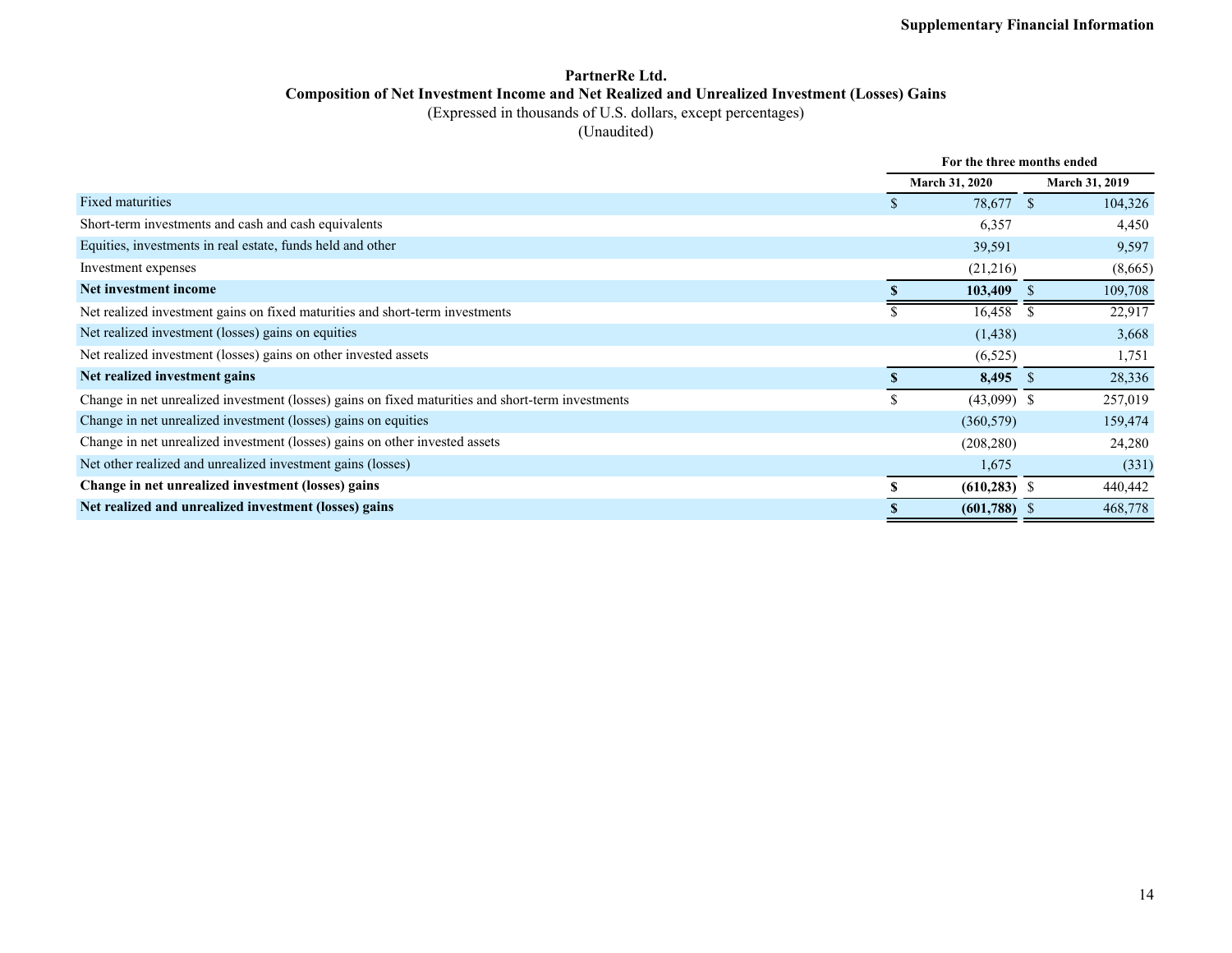#### **PartnerRe Ltd. Analysis of Non-Life Reserves** (Expressed in thousands of U.S. dollars) (Unaudited)

|                                                             |                             | As at and for the three months ended |                |  |  |  |
|-------------------------------------------------------------|-----------------------------|--------------------------------------|----------------|--|--|--|
|                                                             | March 31, 2020              |                                      | March 31, 2019 |  |  |  |
| Reconciliation of beginning and ending non-life reserves:   |                             |                                      |                |  |  |  |
| Gross liability at beginning of period                      | \$<br>10,363,383            | <sup>\$</sup>                        | 9,895,376      |  |  |  |
| Reinsurance recoverable at beginning of period              | (754, 795)                  |                                      | (850, 946)     |  |  |  |
| Net liability at beginning of period                        | 9,608,588                   |                                      | 9,044,430      |  |  |  |
| Net incurred losses related to:                             |                             |                                      |                |  |  |  |
| Current year                                                | 831,219                     |                                      | 723,113        |  |  |  |
| Prior years                                                 | 69,026                      |                                      | (10,670)       |  |  |  |
|                                                             | 900,245                     |                                      | 712,443        |  |  |  |
| Net losses paid                                             | (715,687)                   |                                      | (748, 240)     |  |  |  |
| Effects of foreign exchange rate changes and other          | (144, 537)                  |                                      | 591            |  |  |  |
| Net liability at end of period                              | 9,648,609                   |                                      | 9,009,224      |  |  |  |
| Reinsurance recoverable at end of period                    | 717,654                     |                                      | 783,048        |  |  |  |
| Gross liability at end of period                            | 10,366,263<br><sup>\$</sup> | $\mathbf{s}$                         | 9,792,272      |  |  |  |
| Breakdown of gross liability at end of period:              |                             |                                      |                |  |  |  |
| Case reserves                                               | \$<br>4,254,430             | $\mathbb{S}$                         | 4,230,139      |  |  |  |
| Additional case reserves                                    | 172,029                     |                                      | 154,118        |  |  |  |
| Incurred but not reported reserves                          | 5,939,804                   |                                      | 5,408,015      |  |  |  |
| Gross liability at end of period                            | 10,366,263<br>S             | \$                                   | 9,792,272      |  |  |  |
| Gross liability at end of period by Non-life segment:       |                             |                                      |                |  |  |  |
| P&C                                                         | 7,192,411                   |                                      | 6,960,321      |  |  |  |
| Specialty                                                   | 3,173,852                   |                                      | 2,831,951      |  |  |  |
| Gross liability at end of period                            | 10,366,263<br>S             | <b>S</b>                             | 9,792,272      |  |  |  |
| Unrecognized time value of non-life reserves <sup>(1)</sup> | 136,515<br>$\mathbf{s}$     | <sup>S</sup>                         | 543,731        |  |  |  |

*(1) The unrecognized time value, or discount, is the difference between the undiscounted liability for non-life reserves recorded and the discounted amount of these reserves. This discount is calculated by applying appropriate risk-free rates by currency and duration to the underlying non-life reserves.*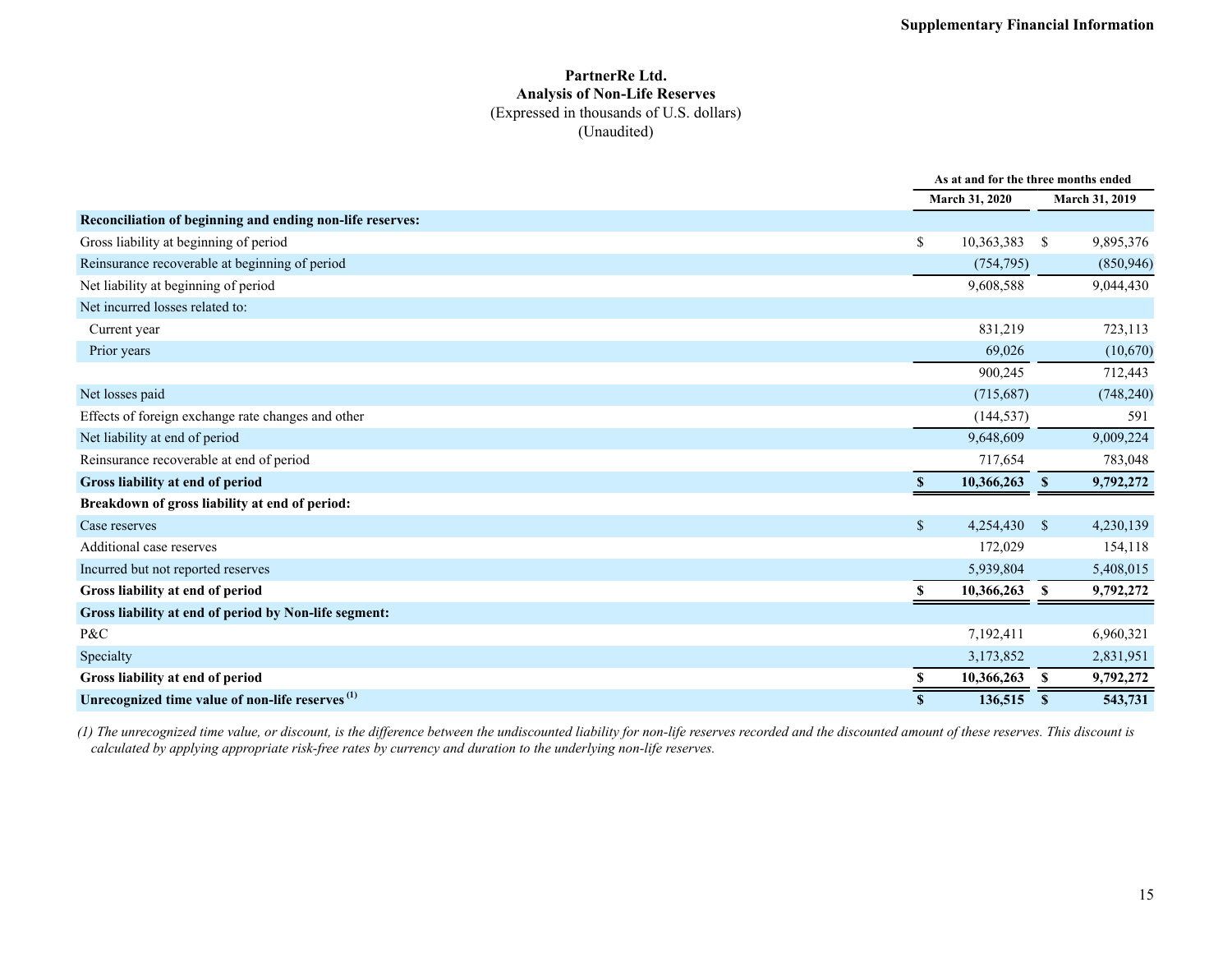#### **PartnerRe Ltd. Analysis of Life and Health Reserves** (Expressed in thousands of U.S. dollars) (Unaudited)

|                                                                  |              | As at and for the three months ended |              |                       |  |  |
|------------------------------------------------------------------|--------------|--------------------------------------|--------------|-----------------------|--|--|
|                                                                  |              | <b>March 31, 2020</b>                |              | <b>March 31, 2019</b> |  |  |
| Reconciliation of beginning and ending life and health reserves: |              |                                      |              |                       |  |  |
| Gross liability at beginning of period                           | $\mathbb{S}$ | 2,417,044                            | <sup>S</sup> | 2,198,080             |  |  |
| Reinsurance recoverable at beginning of period                   |              | (16, 183)                            |              | (11,829)              |  |  |
| Net liability at beginning of period                             |              | 2,400,861                            |              | 2,186,251             |  |  |
| Net incurred losses                                              |              | 332,810                              |              | 279,340               |  |  |
| Net losses paid                                                  |              | (302, 268)                           |              | (232,998)             |  |  |
| Effects of foreign exchange rate changes and other               |              | (146, 683)                           |              | 14,809                |  |  |
| Net liability at end of period                                   |              | 2,284,720                            |              | 2,247,402             |  |  |
| Reinsurance recoverable at end of period                         |              | 17,435                               |              | 11,732                |  |  |
| Gross liability at end of period                                 |              | 2,302,155                            |              | 2,259,134             |  |  |
| Life value in force $(1)$                                        | \$           | 206,900                              | -S           | 321,300               |  |  |

*(1) The life value in force (Life VIF) is the present value of the profits that will emerge from life policies over time and is comprised of the present value of future after-tax profits, and takes into consideration the cost of capital. The Company's Life VIF is calculated on a going concern basis and is the sum of (i) present value of future profits on a U.S. GAAP basis which represents the net present value of projected after-tax cash flows based on Life reserves, net of deferred acquisition costs and gross of value of business acquired; (ii) cost of non-hedgeable risks; (iii) frictional costs; (iv) time value of options and guarantees; and (v) cost of non-economic excess encumbered capital.*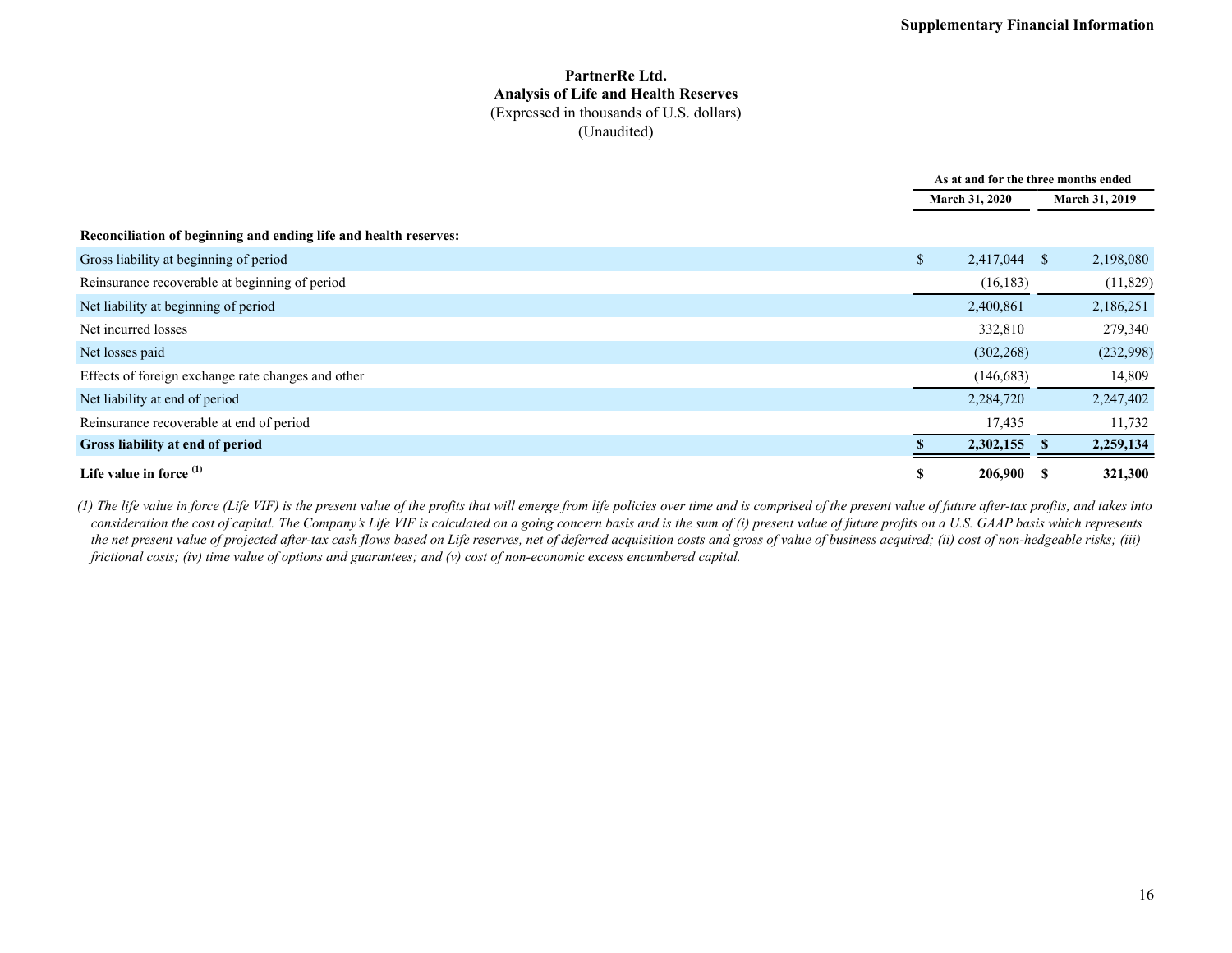### **PartnerRe Ltd. Natural Catastrophe Probable Maximum Losses (PMLs)** (Expressed in millions of U.S. dollars) (Unaudited)

#### **Single occurrence estimated net PML exposure**

|                         |            |             | <b>March 31, 2020</b>   |                                                        |  |  |  |  |  |
|-------------------------|------------|-------------|-------------------------|--------------------------------------------------------|--|--|--|--|--|
| Zone                    | Peril      |             | $1$ -in-250<br>year PML | $1$ -in-500<br>year PML<br>(Earthquake<br>perils only) |  |  |  |  |  |
| U.S. Northeast          | Hurricane  | $\mathbf S$ | 850                     |                                                        |  |  |  |  |  |
| U.S. Southeast          | Hurricane  |             | 846                     |                                                        |  |  |  |  |  |
| U.S. Gulf Coast         | Hurricane  |             | 799                     |                                                        |  |  |  |  |  |
| Caribbean               | Hurricane  |             | 235                     |                                                        |  |  |  |  |  |
| Europe                  | Windstorm  |             | 475                     |                                                        |  |  |  |  |  |
| Japan                   | Typhoon    |             | 348                     |                                                        |  |  |  |  |  |
| California              | Earthquake |             | 788 \$                  | 1,141                                                  |  |  |  |  |  |
| Japan                   | Earthquake |             | 518                     | 577                                                    |  |  |  |  |  |
| Australia               | Earthquake |             | 320                     | 443                                                    |  |  |  |  |  |
| New Zealand             | Earthquake |             | 286                     | 434                                                    |  |  |  |  |  |
| <b>British Columbia</b> | Earthquake |             | 158                     | 339                                                    |  |  |  |  |  |

*The PML estimates are pre-tax and net of retrocession and reinstatement premiums. The peril zones in this disclosure are major peril zones for the industry. The Company has exposures in other peril zones that can potentially generate losses greater than the PML estimates in this disclosure.*

*For more information regarding cautionary language related to the Natural Catastrophe PML disclosure and the forward-looking statements, as well as uncertainties and limitations associated with certain assumptions and the methodology used, refer to the Company's natural catastrophe PML information and definitions in the Company's Annual Report on Form 20-F for the year ended December 31, 2019 (see Risk Management—Natural Catastrophe PML in Item 4 of the 20-F).*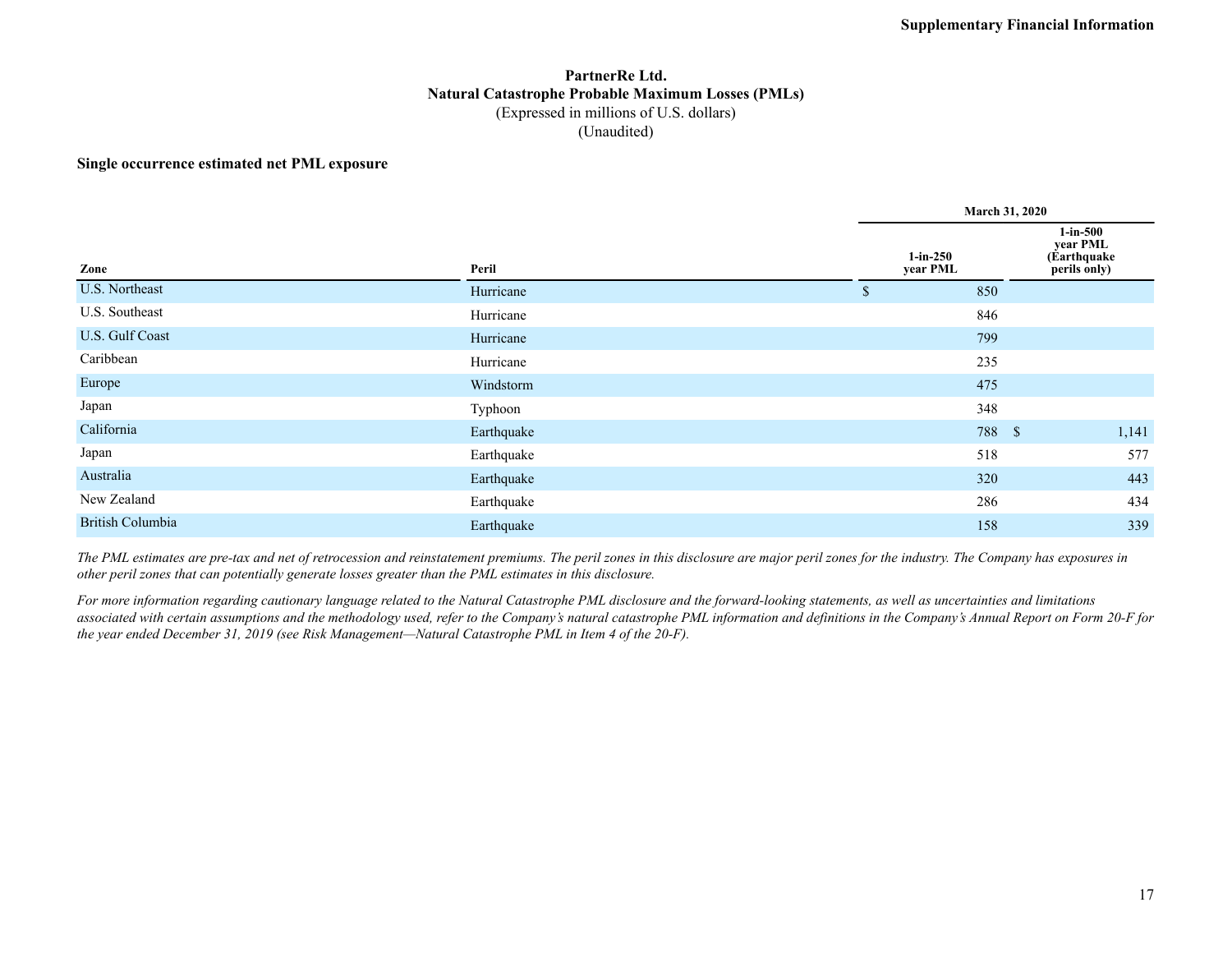## **PartnerRe Ltd. Return on Common Shareholder's Equity (ROE)**

(Expressed in thousands of U.S. dollars, except percentages)

(Unaudited)

|                                                      |                       | For the three months ended |                       |                    |
|------------------------------------------------------|-----------------------|----------------------------|-----------------------|--------------------|
|                                                      | <b>March 31, 2020</b> |                            | <b>March 31, 2019</b> |                    |
|                                                      |                       | <b>ROE</b>                 |                       | ROE <sup>(1)</sup> |
| Net (loss) income attributable to common shareholder | (433,390)             | $(27.6)\%$                 | 496,932               | 32.9%              |

*(1) ROE is calculated as net income or loss attributable to common shareholder divided by average common shareholder's equity, annualized for the quarter. The following is the average common shareholder's equity calculated using the sum of the beginning of period and end of period common shareholder's equity divided by two.*

|                                                    | For the three months ended |                |                       |           |
|----------------------------------------------------|----------------------------|----------------|-----------------------|-----------|
| Calculation of average common shareholder's equity | <b>March 31, 2020</b>      |                | <b>March 31, 2019</b> |           |
| Beginning of period common shareholder's equity    |                            | 6.565.942 \$   |                       | 5,812,287 |
| End of period common shareholder's equity          |                            | $6,003,575$ \$ |                       | 6,272,935 |
| Average common shareholder's equity                |                            | 6,284,759      |                       | 6,042,611 |